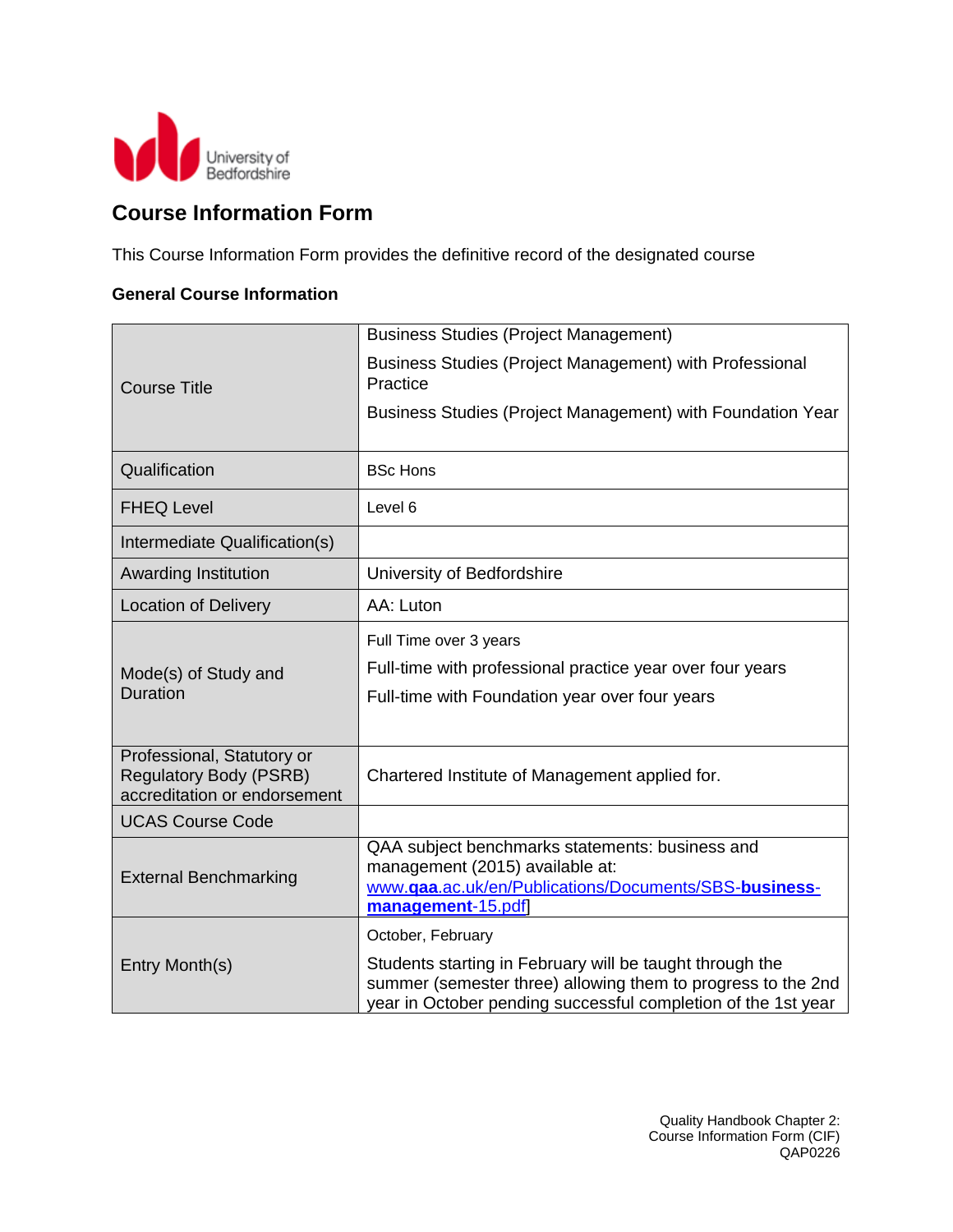#### **Why study this course?**

Companies are reporting that business is becoming ever more competitive and that industries are becoming more volatile. In order to remain competitive businesses are looking for project management graduates who are able to work in a flexible, collaborative way in order to help provide innovative solutions to often complex and open-ended problems. The ability of organisations to develop projects and deliver them successfully is becoming increasingly important and the management of these projects is a much sought after skill. This course is specifically designed to enable you to develop Project Management and Business skills through an exciting programme that links academic theory and real world business projects in realistic business settings. You will be challenged to develop awareness of your own skills and learning needs and will be encouraged to offer innovative and creative approaches to Project Management and business problem solving.

Studying this course will help you to gain an insight into the reality of international business that goes beyond what is discussed in the text books and will help you to engage with potential employers in a much more meaningful way

#### **Educational Aims**

The course is designed to help you develop a broad understanding of relevant business theory applied to complex, real business problems in order to become competent and comfortable in working in dynamic business situations. You will develop your understanding of the major management issues surrounding the design, scoping and delivery of projects and apply this is a variety of practical ways and contexts. You will develop your learning through collaboration with students, tutors and others in order to progress from a guided to an autonomous and independent learner who is capable of working with complex and unstructured problems in a variety of business contexts. Our emphasis on practical application of theoretical knowledge aims to develop your ability to function in complex, technology rich, multi-cultural and multiprofessional environments and in doing so be able to be analytical, as well as creative and to develop critical thinking skills that are expected of students in higher education. The course is specifically designed to help you to think about your actions, behaviours and endgoals that are expected of you and their impact on others in order to become a more effective learner and practitioner.

#### **Course Structure**

The Units which make up the course (including the Professional Practice Year as applicable) are:

| <b>Unit Code</b> | Level | <b>Credits</b> | <b>Unit Name</b>                      | <b>Core or</b><br>option |
|------------------|-------|----------------|---------------------------------------|--------------------------|
| <b>BSS005-1</b>  |       | 30             | <b>Business Practice Explored</b>     | C                        |
| <b>BSSNEW</b>    |       | 30             | <b>Managing People</b>                | ັ                        |
| <b>BSS004-1</b>  |       | 30             | Using Data to Build Business Practice | C                        |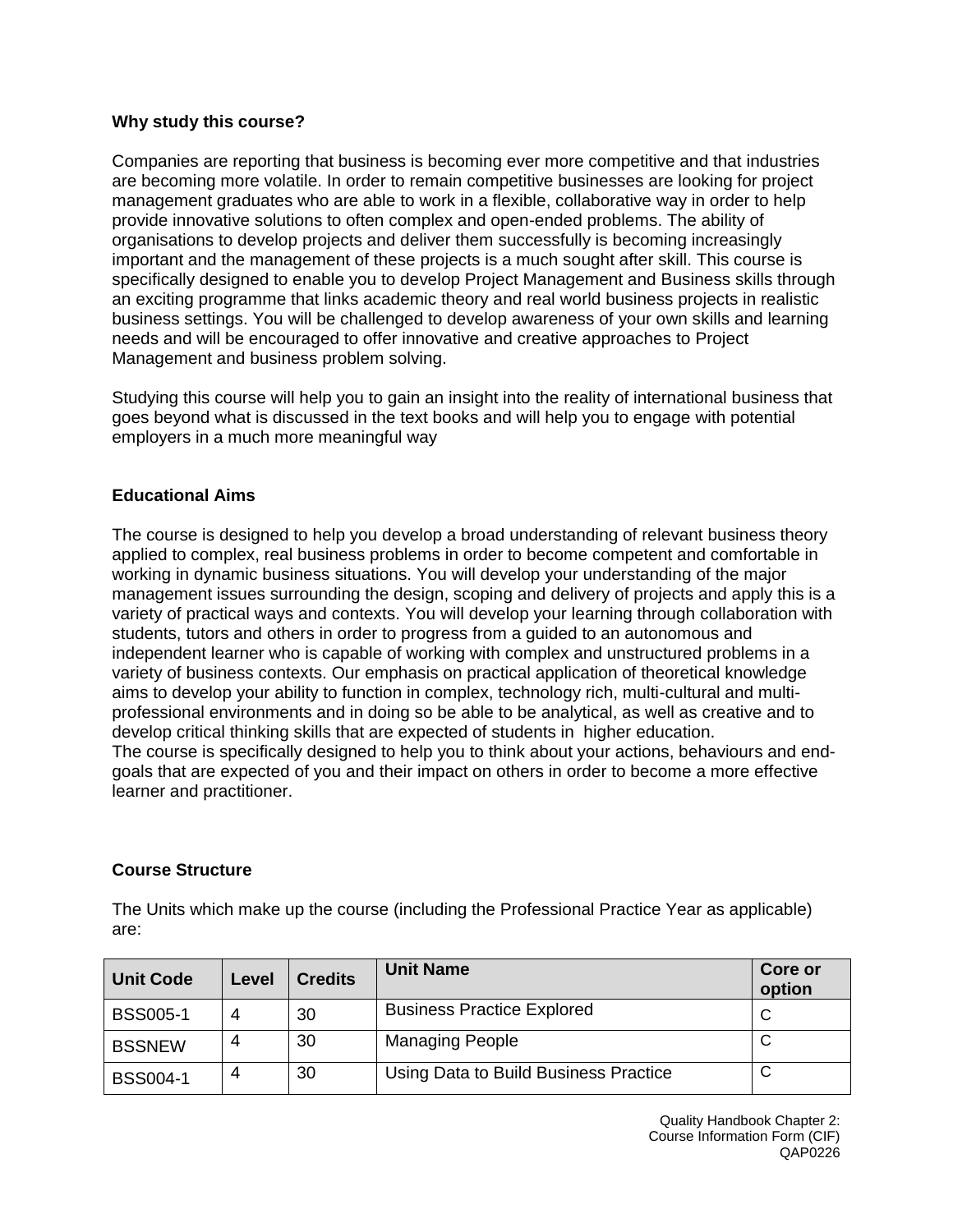| AAFxxx-1        | $\overline{4}$ | 15 | <b>Finance for Business</b>                         | С            |
|-----------------|----------------|----|-----------------------------------------------------|--------------|
| AAFxxx-1        | 4              | 15 | <b>Accounting for Business</b>                      | C            |
| <b>BSSNEW</b>   | 5              | 15 | Leadership & Management                             | C            |
| <b>BSS008-2</b> | 5              | 15 | <b>Planning Careers and Employability</b>           | C            |
| <b>BSSNEW</b>   | 5              | 30 | Strategy & Innovation                               | $\mathsf{C}$ |
| <b>BSSNEW</b>   | 5              | 30 | Operations & Project Management                     | C            |
| MAR021-2        | 5              | 30 | Marketing Communications in the Digital Age         | C            |
|                 |                |    | <b>Optional Professional Practice Year</b>          | O            |
| <b>BBSNEW</b>   | 6              | 15 | Preparation for the Dissertation                    | C            |
| <b>BSS023-3</b> | 6              | 15 | Developing Employability skills - The future<br>vou | C            |
| <b>BSS021-3</b> | 6              | 30 | <b>Business Practice Portfolio</b>                  | C            |
| <b>BSS038-3</b> | 6              | 30 | <b>Dissertation</b>                                 | C            |
| <b>BSS022-3</b> | 6              | 30 | <b>Business Project Management</b>                  | $\mathsf{C}$ |

### **Course-Specific Regulations**

None

#### **Entry requirements**

Standard entry requirements apply to this course

#### Direct entry with advanced standing:

Applicants with entry qualifications other than the standard will be assessed individually by the course coordinator for recognised prior learning (RPL).

#### **Additional Course Costs**

None

#### **Graduate Impact Statements**

The course has been designed to develop graduates who are able to:

- Apply a range of appropriate methodologies to manage and deliver projects across wide range of contexts and be able to analyse and interpret information in order to
- Work independently and collaboratively
- Demonstrate Enterprise by producing innovative and evidence-based arguments from current thinking and from a range of business disciplines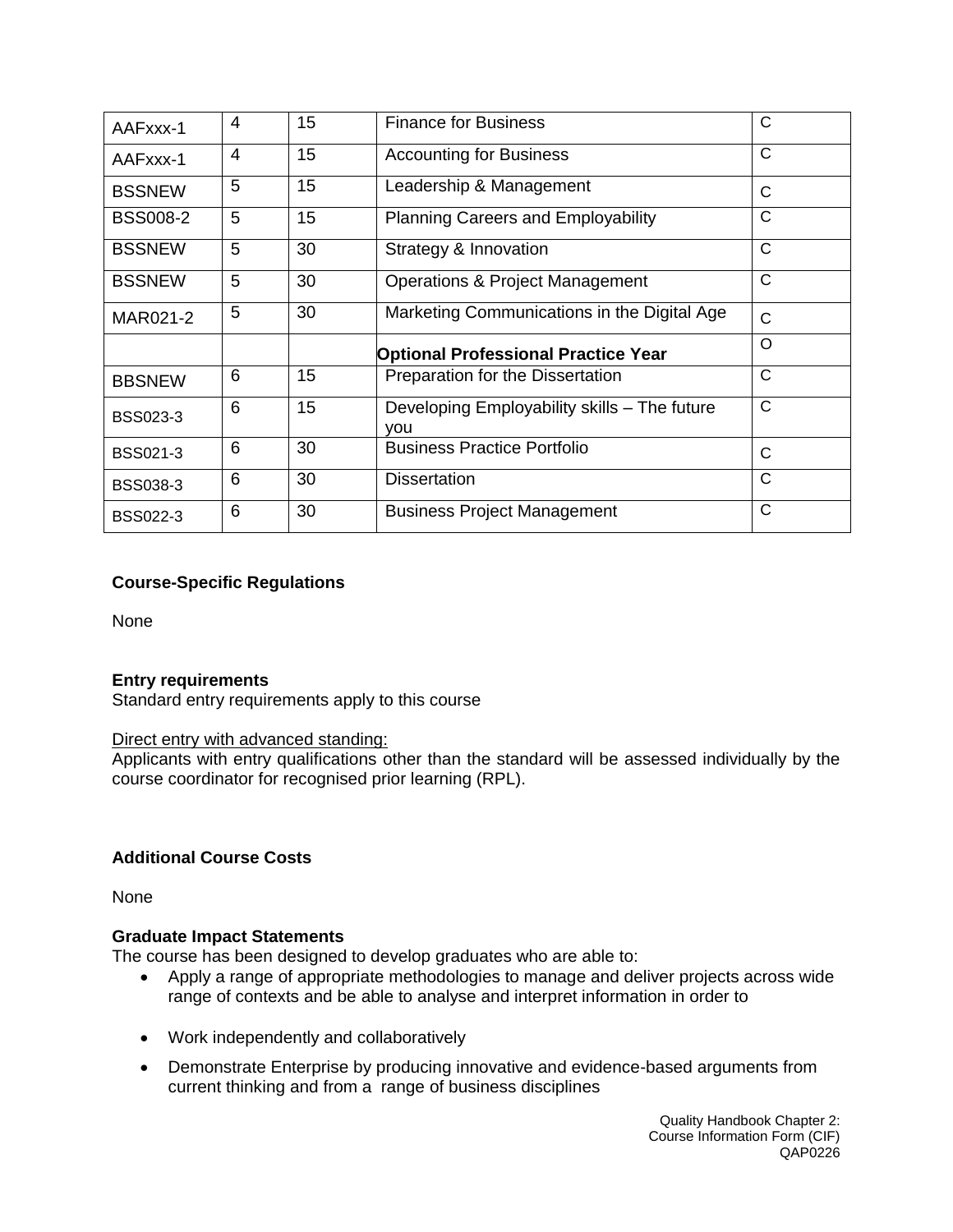#### **Course Learning Outcomes**

- 1. Demonstrate a coherent knowledge of a range of appropriate methodologies and business principles in order to structure and deliver projects and manage project teams in a wide variety of contexts.
- 2. Collaborate as a member or leader in a professional team, proactively managing interpersonal relationships to deliver the set objective. In doing so you will demonstrate understanding of the roles and dynamics of project groups.
- 3. Evaluate your own performance and actively seek to develop your strengths and moderate weaknesses, creating a positive impact on the workplace, society and personal career development
- 4. Apply a range of problem solving methodologies in order to understand complex business issues and propose innovative solutions that may cover a range of different business projects in a diverse range of organisations.
- 5. Deploy competence in collecting and interpreting a variety of both qualitative and quantitative information and by doing so use it effectively in order to make appropriate decisions specifically concerning the delivery of projects, but also to more general management practice.
- 6. In a diverse range of professional contexts, select and employ an appropriate approach to communicate with influence and impact demonstrating a clear conceptual understanding of leadership and management theory and practice.

To qualify for the award of BSc (Hons) Business Studies (Project Management) (with Professional Practice Year) a student will need to meet all the course learning outcomes above and

7. Demonstrate knowledge and analytical understanding of professional practice by successfully completing an approved period of approved work place practice.

#### **PSRB details**

The course has been designed to be accredited with the Chartered institute of Management Diploma, which is being applied for.

#### **Learning and Teaching**

The BSc (Hons) Business Studies (International) degree has been developed based on CRe8 which articulates the University of Bedfordshire's approach to creating an environment that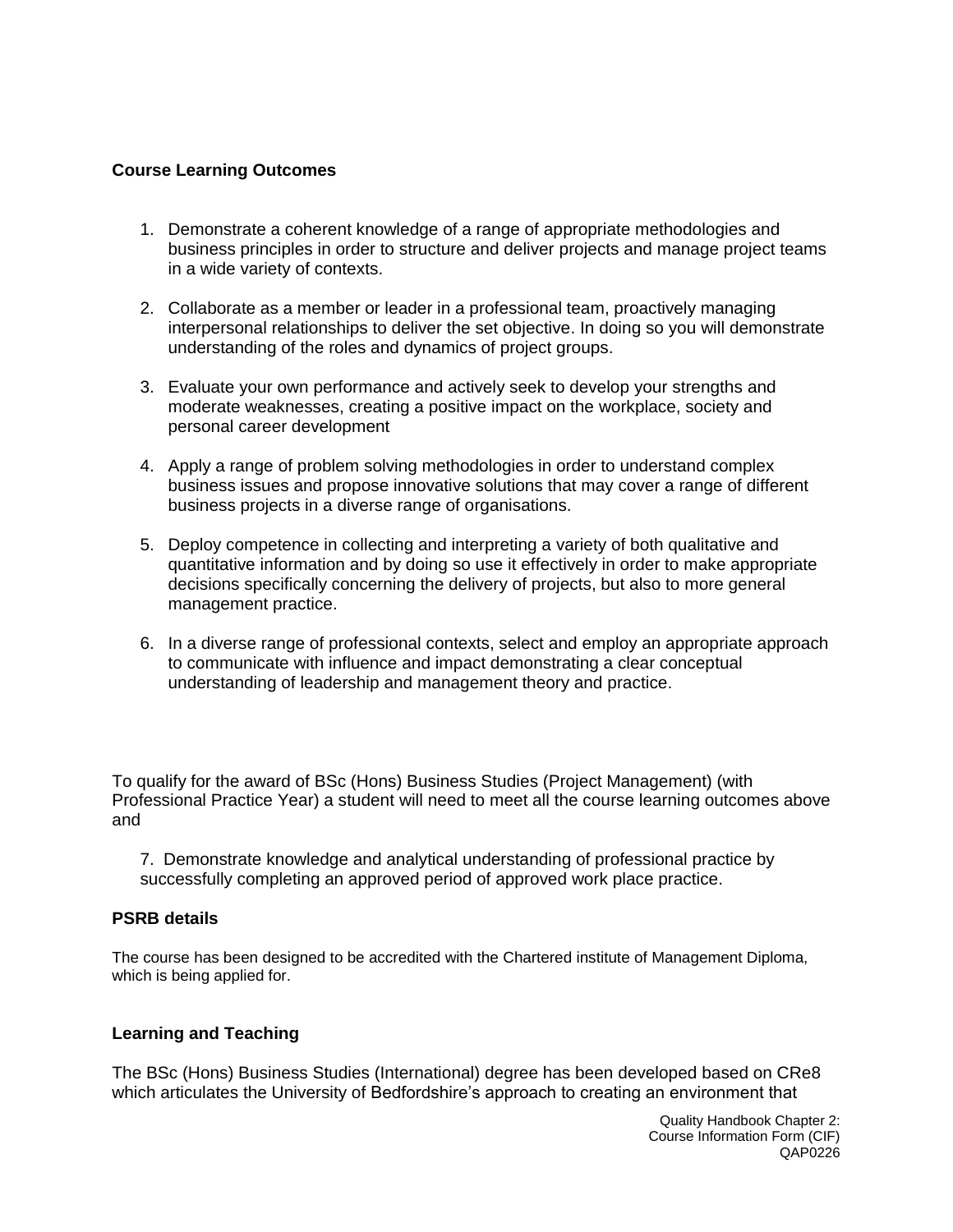supports effective learning and teaching characterised by appropriate curriculum design, realistic learning, employability and suitable assessment strategies.

The *practice* of business and management is at the heart of the teaching, combining the technical and academic business knowledge with skills such as communication, problemsolving and teamwork to make your experience in the Business School as much like real business as we can make it. The early stages of your course enable you to develop a holistic view of business theory and practice and you develop understanding and application of the specific techniques and disciplines of project management as you progress. These will be applied in a practical way in a variety of contexts.

As you progress through the course you develop as an independent learner. You will develop personal and professional planning skills that combine ambitious career aspirations with the career management skills to connect the curriculum with the diverse requirements of the workplace.

Staff on this course work with companies in either research or consultancy and this informs the relevance of teaching and assessment on the course. Many of these companies are actively involved with the course in providing guest lectures, projects, career advice and opportunities.

#### **Assessment**

The overall aim of the assessment strategy is designed to enable you to demonstrate the ability to do business in practice. We use a wide and varied range of assessments in the knowledge that individuals are not all the same therefore you will find a broad range which reflect a wide range of learning styles. You will be given opportunities to demonstrate that you understand the theory and have developed critical thinking skills which help evaluate the relevance of what has been learned. Assessments are designed to allow you not just to demonstrate knowledge of subjects but to apply them in practical settings. You will thus not be required to repeat theory but apply select, apply and potentially design appropriate methods from a variety business disciplines.

Assessments are designed to help you to develop and demonstrate the skills that are essential to effective use and interpretation of data, management and leadership techniques and the application of specific project management methodologies to deliver a range of projects and provide realistic solutions to often complex business issues.

Critical to assessment is the feedback to you will receive throughout the course. Feedback will range from formal feedback based on submitted work to informal feedback in discussions and seminars. Assessment will use a variety of methods.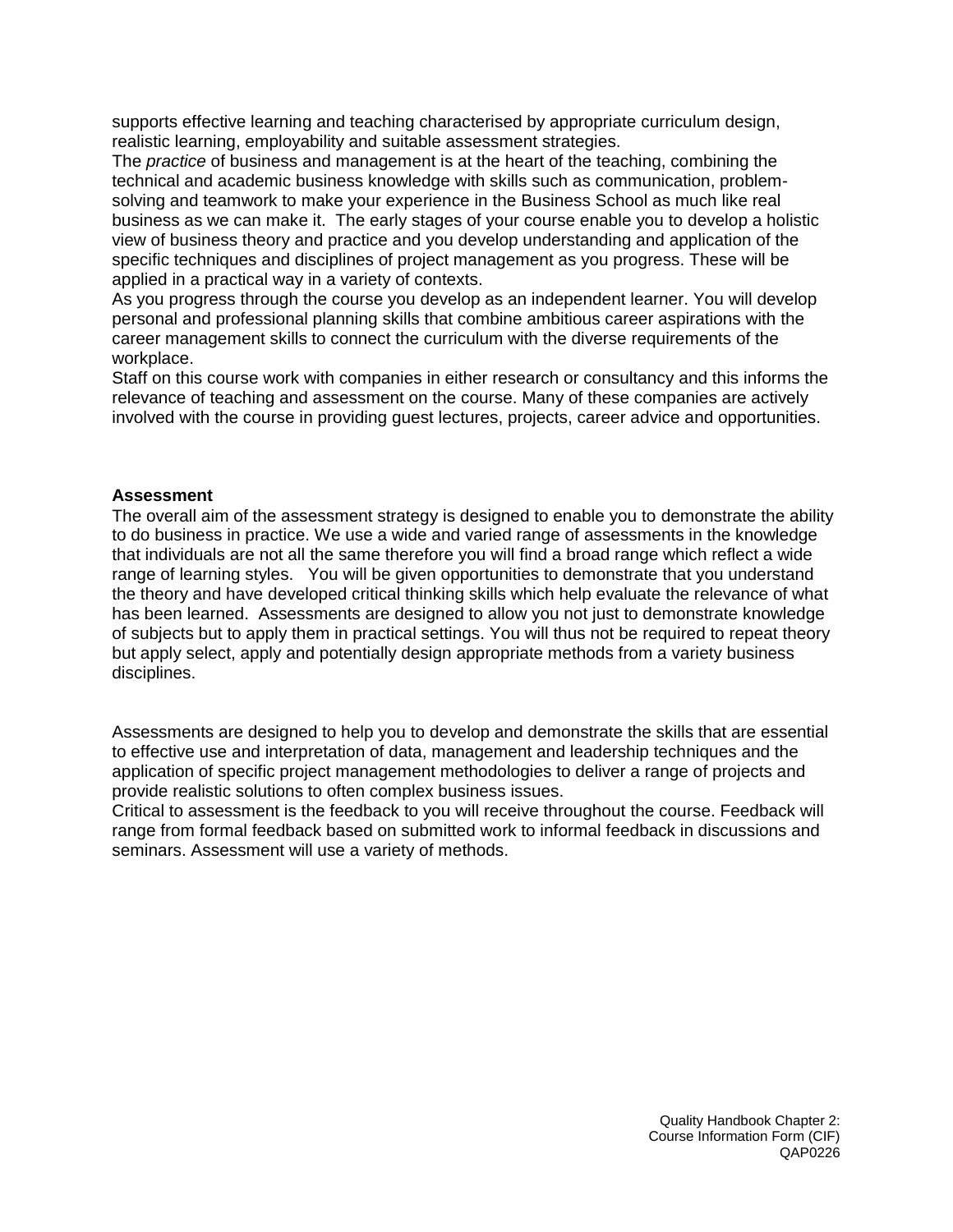### **Assessment Map**

| Unit<br>Code                                                              | C/<br>$\mathsf O$ | 2 | 3 | $\overline{4}$ | $\overline{5}$ | $6\phantom{1}6$                        | $\overline{7}$ | 8 | 9            | 10 <sup>°</sup> | 11 | 12 | 13         | 14                             | 15 | 16 | 17 | 18 | 19 | 20 | 21 | 22 | 23 | 24 | 25 | 26 | 27 | 28                                                            | 29                          | 30 |
|---------------------------------------------------------------------------|-------------------|---|---|----------------|----------------|----------------------------------------|----------------|---|--------------|-----------------|----|----|------------|--------------------------------|----|----|----|----|----|----|----|----|----|----|----|----|----|---------------------------------------------------------------|-----------------------------|----|
| <b>Busines</b><br>s<br>Practice<br>Explored<br>BSSXX-                     | ${\bf C}$         |   |   |                |                | $\mathbf C$<br>W-<br>$\mathsf{R}$<br>W |                |   | $\mathbf{f}$ |                 |    |    | W<br>$R -$ |                                |    |    |    |    |    |    |    |    |    |    |    |    |    |                                                               |                             |    |
| <b>Building</b><br><b>Busines</b><br>s Data<br>with<br>Practice<br>BSSXX- | $\mathsf C$       |   |   |                |                |                                        |                |   |              |                 |    |    |            |                                |    |    |    |    |    |    |    |    |    |    |    |    |    | $\mathbf C$<br>W-<br>P<br>$\circ$<br>${\sf R}$<br>$\mathsf T$ |                             |    |
| Managin<br>g People<br>BSSXX-                                             | ${\bf C}$         |   |   |                |                |                                        |                |   |              |                 |    |    |            |                                |    |    |    |    |    |    |    |    |    |    |    |    |    |                                                               |                             |    |
| Accounti<br>ng for<br><b>Busines</b><br>$\mathsf{s}$<br>AAF05-1           | $\mathbf C$       |   |   |                |                |                                        |                |   |              |                 |    |    |            |                                |    |    |    |    |    |    |    |    |    |    |    |    |    |                                                               | $\mathsf E$<br>$\mathsf{X}$ |    |
| Finance<br>for<br><b>Busines</b><br>$\mathsf{s}$<br>AAF05-1               | ${\bf C}$         |   |   |                |                |                                        |                |   |              |                 |    |    |            |                                |    |    |    |    |    |    |    |    |    |    |    |    |    |                                                               | $\mathsf E$<br>$\sf X$      |    |
| Leaders<br>hip &<br>Manage<br>ment<br><b>BSS009-</b><br>$\overline{2}$    | $\mathbf C$       |   |   |                |                | $\mathbf C$<br>W-<br>C<br>$\mathsf S$  |                |   | $\mathbf{f}$ |                 |    |    |            | E<br>$X -$<br>$\mathsf C$<br>B |    |    | f  |    |    |    |    |    |    |    |    |    |    |                                                               |                             |    |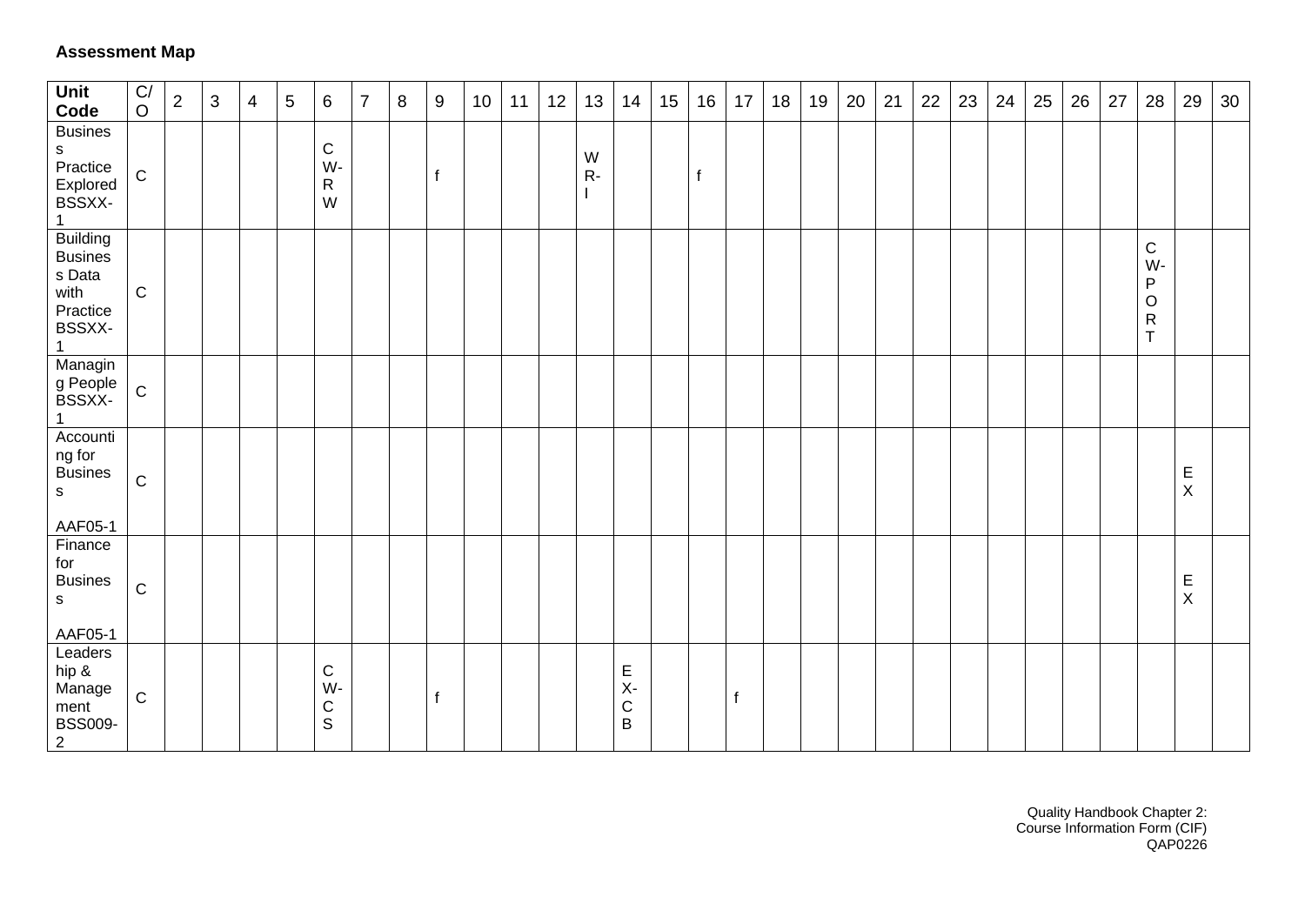| Planning<br>Careers<br>and<br>employa<br>bility<br>BSS008-<br>$\overline{2}$             | ${\bf C}$   |  |  | $\mathsf C$<br>W-<br>P<br>$\mathsf O$<br>${\sf R}$<br>$\mathsf{T}$ |               | $\mathsf{f}$    | W<br>$R -$   |              | $\mathsf f$       |            |   |   |  |                               |                                                                      |              |                        |                                                  |                            |              |
|------------------------------------------------------------------------------------------|-------------|--|--|--------------------------------------------------------------------|---------------|-----------------|--------------|--------------|-------------------|------------|---|---|--|-------------------------------|----------------------------------------------------------------------|--------------|------------------------|--------------------------------------------------|----------------------------|--------------|
| Operatio<br>ns &<br>Project<br>Manage<br>ment<br>BSS0xx-<br>$\overline{2}$               | ${\bf C}$   |  |  |                                                                    |               |                 |              |              |                   |            |   |   |  | $\mathsf C$<br>W-<br>Po<br>rt |                                                                      | $\mathsf{f}$ | ${\sf W}$<br>$R-$<br>L |                                                  |                            | $\mathsf{f}$ |
| Strategy<br>$\pmb{\&}$<br>Innovati<br>on<br><b>BSS0XX</b><br>$-2$                        | $\mathbf C$ |  |  |                                                                    |               | W<br>$R -$<br>Ţ |              | $\mathbf{f}$ | ${\sf W}$<br>$R-$ |            | f |   |  |                               |                                                                      |              |                        |                                                  |                            |              |
| Marketin<br>g<br>Commu<br>nications<br>in the<br>Digital<br>Age<br><b>MAR021</b><br>$-2$ |             |  |  |                                                                    |               |                 |              |              |                   |            |   |   |  |                               | ${\sf P}$<br>${\sf R}$<br>$\mathsf C$<br>${\sf W}$<br>${\sf R}$<br>W |              |                        | $\mathsf f$                                      | $\mathsf E$<br>$\mathsf X$ |              |
| Preparat<br>ion for<br>the<br>Dissertat<br>ion<br>BSS0xx-<br>$\mathbf{3}$                | ${\bf C}$   |  |  |                                                                    | C<br>W-<br>LR |                 | $\mathsf{f}$ |              |                   | W<br>$R -$ |   | f |  |                               |                                                                      |              |                        |                                                  |                            |              |
| Dissertat<br>ion<br><b>BSS038-</b><br>$\mathbf{3}$                                       | $\mathbf C$ |  |  |                                                                    |               |                 |              |              |                   |            |   |   |  |                               |                                                                      |              |                        | ${\sf PJ}$<br>$\blacksquare$<br>Di<br>${\tt SS}$ |                            |              |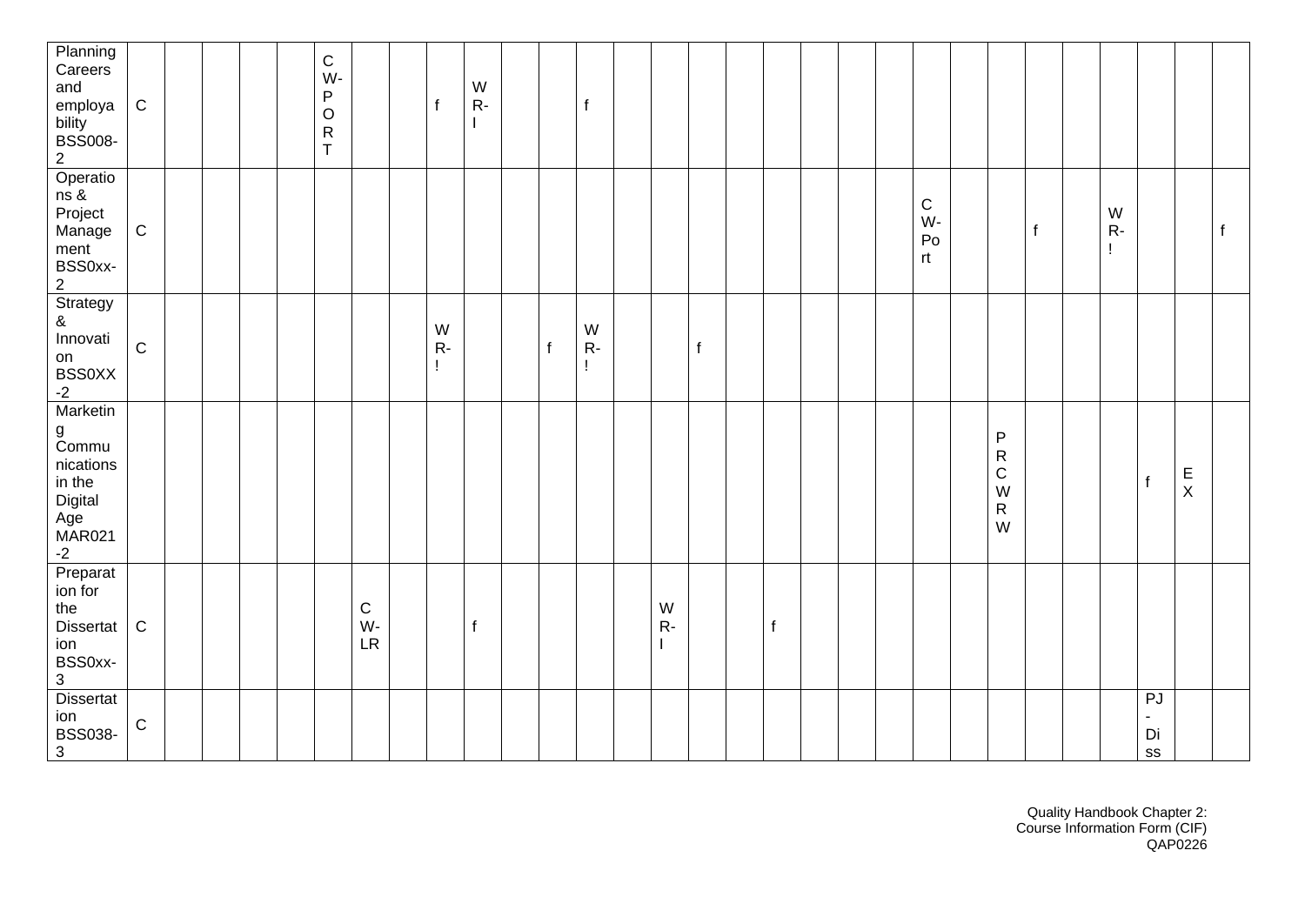| Developi<br>ng<br>Employa<br>bility<br>skills –<br>The<br>future<br>you<br><b>BSS023-</b><br>3 | $\mathsf{C}$ |  |  | C<br>W-<br>R |  |  |  | $\mathsf C$<br>W-<br>R |  | F |                     |  |   |                                |  |                             |           |  |
|------------------------------------------------------------------------------------------------|--------------|--|--|--------------|--|--|--|------------------------|--|---|---------------------|--|---|--------------------------------|--|-----------------------------|-----------|--|
| <b>Busines</b><br>S.<br>practice<br>Portfolio<br><b>BSS021-</b><br>3                           | $\mathsf C$  |  |  |              |  |  |  |                        |  |   |                     |  |   | $\mathsf{C}$<br>W-<br>Po<br>rt |  |                             | W<br>$R-$ |  |
| <b>Business</b><br>Project<br>Managem<br>ent<br><b>BSS022-</b><br>$\overline{\mathbf{3}}$      | $\mathsf C$  |  |  |              |  |  |  |                        |  |   | C<br>W-<br>Po<br>rt |  | f |                                |  | ${\bf C}$<br>W-<br>Po<br>rt |           |  |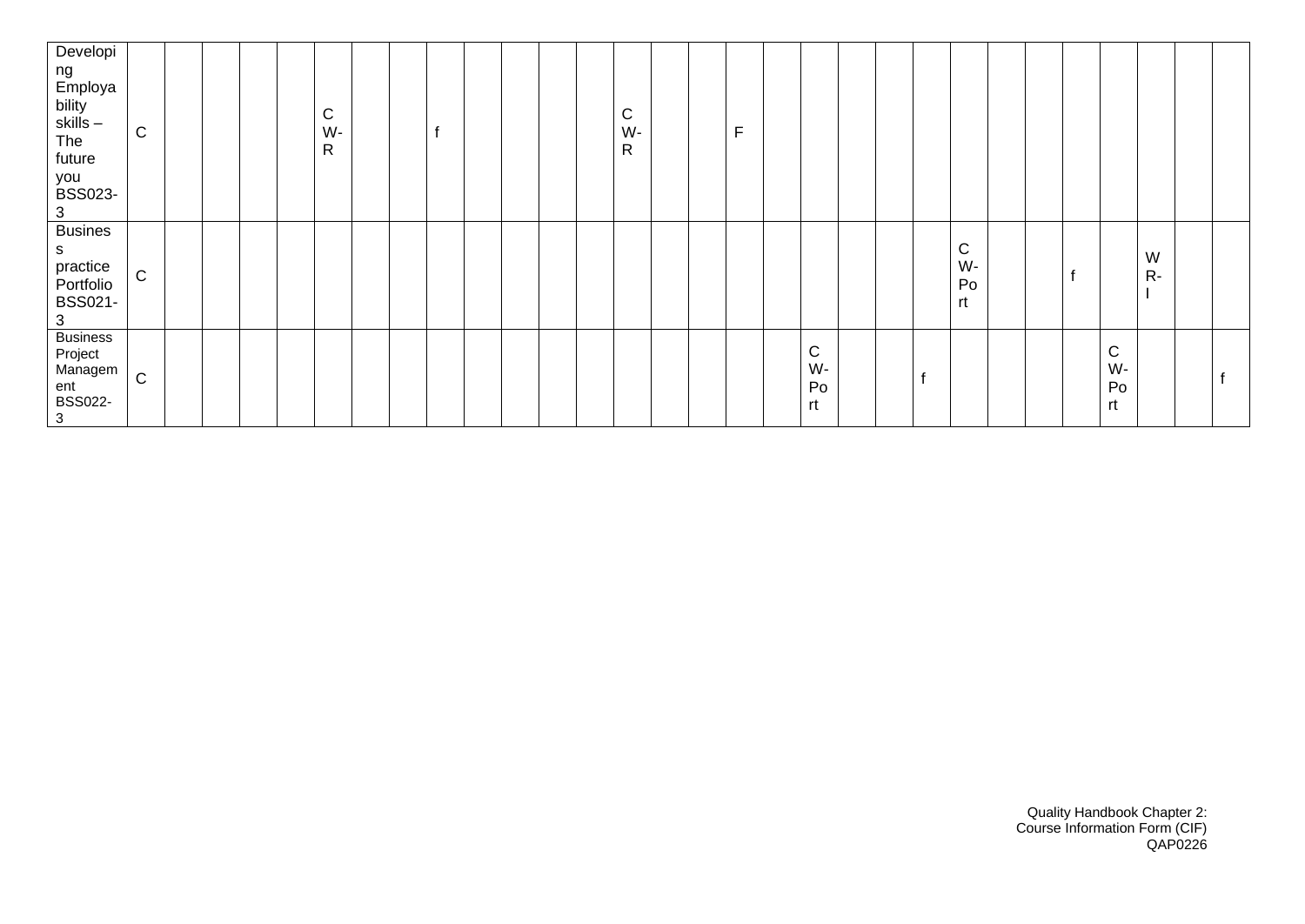#### **Developing your employability**

This course uses leading edge techniques of practice based education to develop and enhance transferrable skills and hence your employability. This means that whilst you are gaining academic knowledge, you are also developing practise expertise. You will also develop a wide range of communication skills, both as an individual and as a group. Working on major tasks such as an individual dissertation and real world projects for companies gives you a broad opportunity to apply both your academic knowledge and your process and people skills. You will find that this practical experience combined with a strong base of academic knowledge makes you a very attractive potential employee. A major emphasis on this course is the use of projects that are sourced from our business partners. These are from a variety of different industries and from both the public and private sector.

Students who register for the degree with professional practice year will additionally attend a series of workshops and activities related to securing a suitable placement and compulsory briefings at the end of year 2 to ensure that all legal requirements for health and safety, safeguarding etc. training have been met,. This will be explained more fully in your professional practice handbook once you have registered with the Careers and Employability Service's Student Development and Awards Team in your first year. If you will be working with children and/or vulnerable people you will be required to have a DBS check and undertake Safeguarding and Prevent training.

#### **After Graduation**

On completing this course you are likely to progress into the following areas: Career:

On completing this course you are likely to progress to a career in project management. The opportunities for this are increasingly available in a wide variety of industries in both the private and public sector. Some of you may wish to take the skills developed on this course in order to develop you own business. Whilst the main aim is to develop able and flexible project managers it is also our aim is to produce practice based all-rounders who understand the demands and requirements of the commercial world. The experience you will gain will equip you with both the knowledge and process skills to make you highly effective. The skills developed in terms of a multidisciplinary approach to problem solving and the abilities to work independently and collaboratively prepare you for the world of work and you will find that you can easily fit into a wide variety of tasks and organisations.

#### Further study:

Equally, you could decide that you wish to continue your studies so that you may specialise in a particular area. Historically our students study for a wide variety of Business related MSc's both within the University of Bedfordshire and in other UK institutions

#### **Additional Information**

Students starting in February will be taught through the summer (semester three) allowing them to progress to the  $2^{nd}$  year in September.

Peer Assisted Learning (PAL) will be timetabled in Year one. The PAL scheme at University of Bedfordshire is based upon 2nd/3rd year students (PAL Leaders) working in pairs or trios, to facilitate friendly, weekly PAL sessions with first year students. PAL is intended to help new first year students:

- Adjust quickly to university life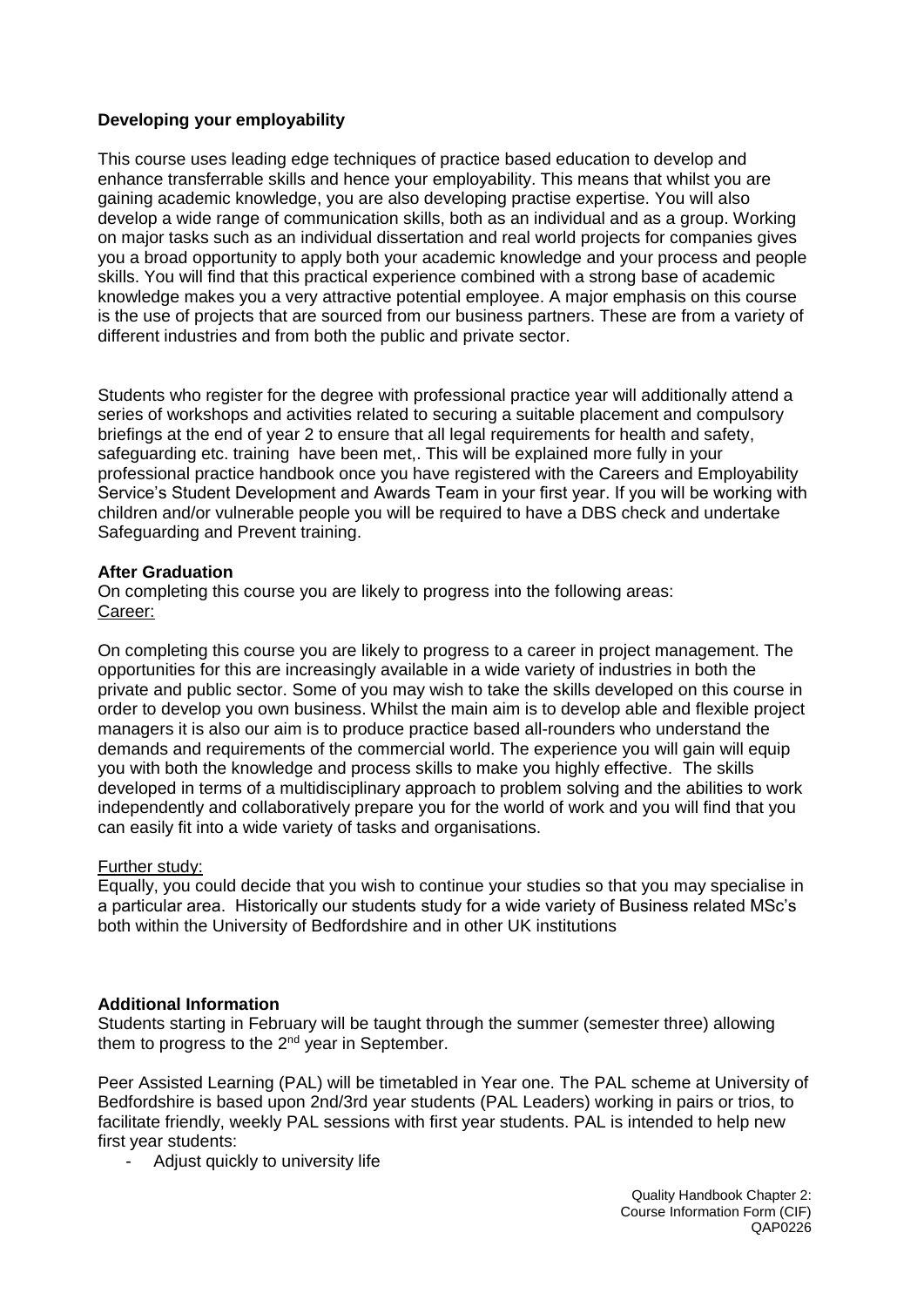- Make friends and connections
- Create an informal learning community for student scholars
- Acquire a clear view of course direction and expectations
- Improve your study skills/adjust their study habits to meet the requirements of higher education
- Enhance your understanding of the subject matter of your course through collaborative group discussion
- Prepare better for assessed work and exams

#### **Student Support during the course**

We adopt a business-style approach to supporting your academic development and want you to be a strong independent learner, taking responsibility for your own success.

**Student support services**. The following links provide access to the University of Bedfordshire's student support services: <http://www.beds.ac.uk/studentlife/student-services>, <http://www.beds.ac.uk/studentlife/student-services/academic> and for international support: <http://www.beds.ac.uk/studentlife/international2>

In addition, a range of services are available to you as a student on this course in addition to information in your course handbook:

**Library Services** ([http://lrweb.beds.ac.uk](http://lrweb.beds.ac.uk/) ) and the **Student Information Desk** (<http://www.beds.ac.uk/studentlife/student-support/sid>) will usually be your first point of reference and two of the places you will visit most often. For an overview of those services, including **Health and Well Being** as well as **Career Services** please visit: <http://www.beds.ac.uk/studentlife/student-support>.

A **Personal Academic Tutor (PAT) will be allocated to you.** Your PAT will be your coach during your studies. You will receive help in learning and in becoming more self-aware.

**BREO**: Bedfordshire Resources for Education Online (BREO) includes the University's virtual learning environment (Blackboard) and a range of other technologies. Through BREO you will have access to a range of materials and resources to help and support you in each of the units you study and it is important that you access BREO regularly to find out about any changes.

**Professional Academic Development (PAD):** It is not unusual to need some extra advice and guidance on developing your academic skills. The University has a specialist support area- Professional Academic Development (PAD) who can help and support you in a range of areas including:

- The quality of your written assignments
- Your understanding of mathematical or statistical concepts
- Your organisational skills and how you approach studying
- Your time management and prioritising
- The strategies you use when reading
- Your language skills
- Aspects of your IT skills
- How you prepare for exams

There is no cost for PAD's services. If you feel that you would benefit from some additional help with your studies then do contact them. You can visit their web site at <http://lrweb.beds.ac.uk/pad> to find out the dates of workshops on a range of topics or to book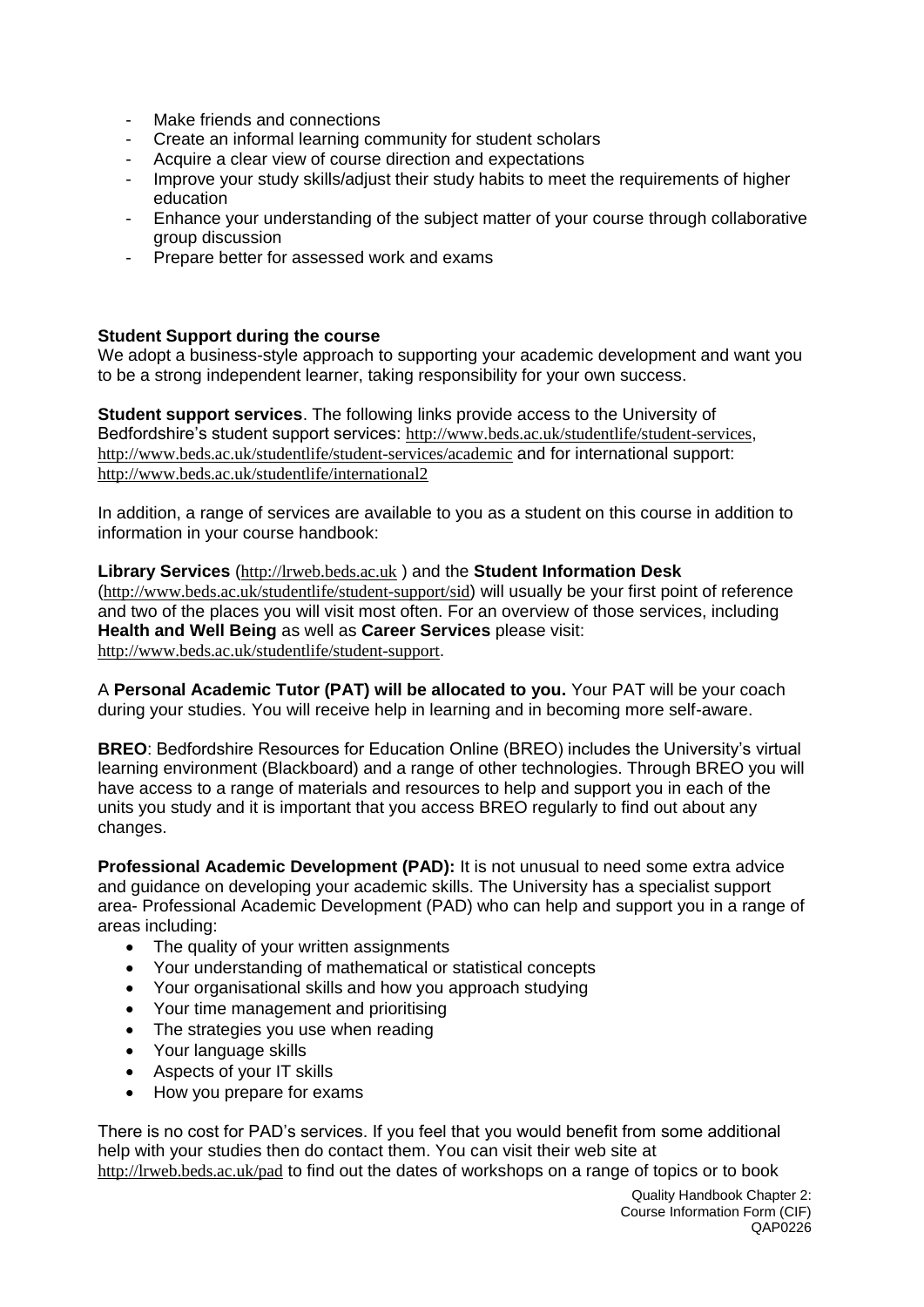one-to-one appointments. You will also find a Professional Academic Development link on your home page within BREO which provides access to a range of additional on-line resources.

Course-specific support includes the following:

Your **Course Coordinator** will be there to advise you on:

- Specific information regarding your Course, particular Units, options, regulations, etc.
- Accuracy of your results
- Obligations regarding re-assessment and repeats
- Materials including the Course Handbook, and Induction information.

You will have an **induction** during your first week where all relevant information regarding this course will be presented and you will have an opportunity to meet your Course Coordinator, and a number of your tutors.

**English Language Support** through the Language Centre with daily drop in service and free language classes

#### **Course Equality Impact Assessment**

| Question                                                                                                                                                                                                            | Y/N | Anticipatory<br>adjustments/actions |
|---------------------------------------------------------------------------------------------------------------------------------------------------------------------------------------------------------------------|-----|-------------------------------------|
| Is the promotion of the course open and inclusive in<br>terms of language, images and location?                                                                                                                     | Υ   |                                     |
| Are there any aspects of the curriculum that might<br>present difficulties for disabled students? For example,<br>skills and practical tests, use of equipment, use of e-<br>learning, placements, field trips etc. | N   |                                     |
| Are there any elements of the content of the course that<br>might have an adverse impact on any of the other<br>groups with protected characteristics <sup>1</sup> ?                                                | N   |                                     |
| If the admission process involves interviews,<br>performances or portfolios how have you demonstrated<br>fairness and avoid practices that could lead to unlawful<br>discrimination?                                | N/A |                                     |
| Have you framed the course learning outcomes and<br>Graduate Impact Statements in a non-discriminatory<br>way?                                                                                                      | Υ   |                                     |
| Does the course handbook make appropriate reference<br>to the support of disabled students?                                                                                                                         | Y   |                                     |

<sup>1</sup> Age, Gender reassignment, Marriage and civil partnership, Pregnancy and maternity, Race, Religion and belief, Sex, Sexual orientation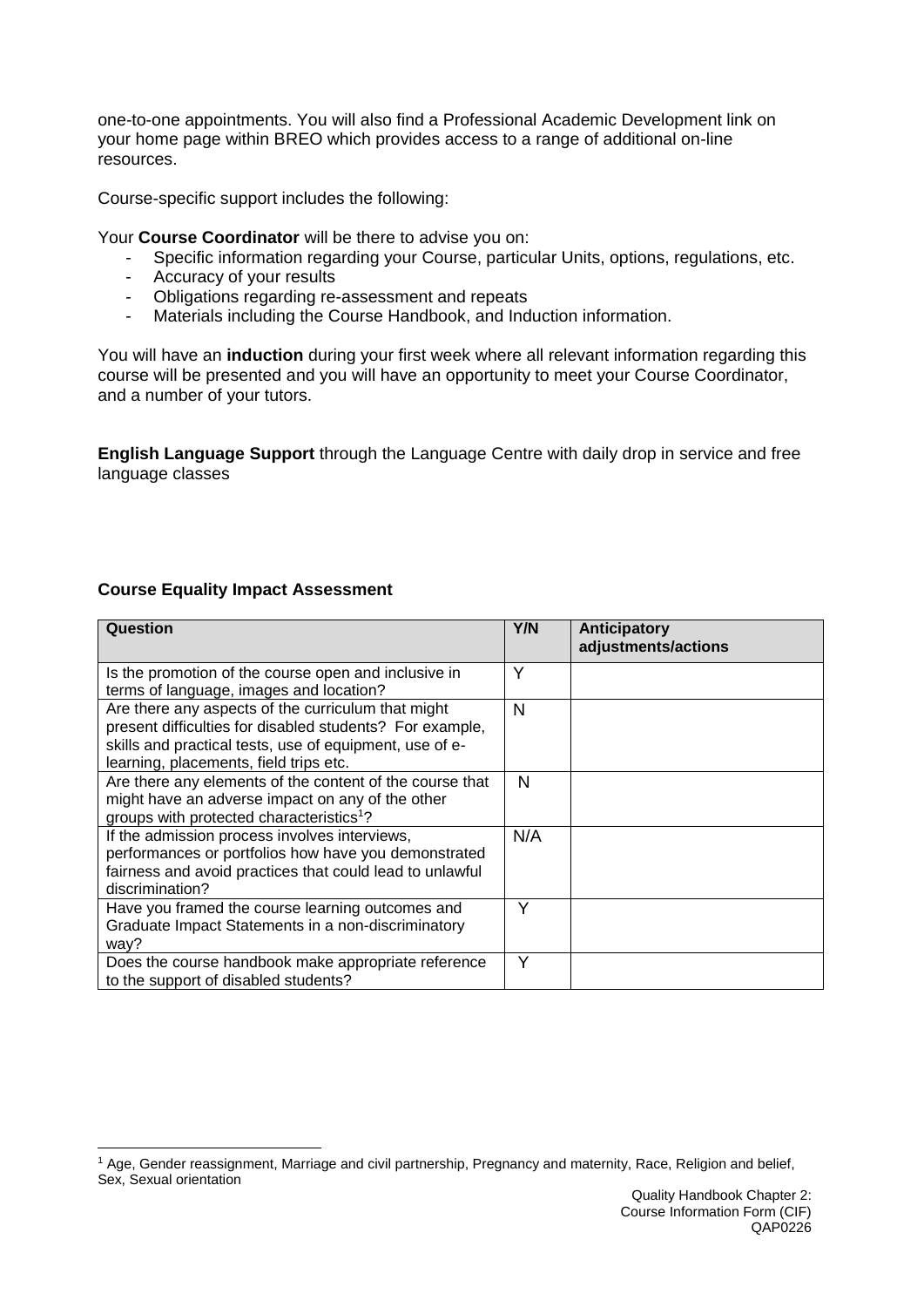| <b>Administrative Information - Faculty completion</b>                          |                                                     |  |  |  |  |  |  |  |
|---------------------------------------------------------------------------------|-----------------------------------------------------|--|--|--|--|--|--|--|
| <b>Faculty</b>                                                                  | University of Bedfordshire Business School          |  |  |  |  |  |  |  |
| <b>Portfolio</b>                                                                | <b>Business Studies</b>                             |  |  |  |  |  |  |  |
| <b>Department/School</b>                                                        | <b>Strategy and Management</b>                      |  |  |  |  |  |  |  |
| <b>Course Coordinator</b>                                                       | <b>Eliot Lloyd</b>                                  |  |  |  |  |  |  |  |
| Semester pattern of operation                                                   | Sept (Semester 1), Feb (Semester 2) Semester 3 (L4) |  |  |  |  |  |  |  |
| <b>PSRB renewal date (where</b><br>recognised)                                  | Applied for                                         |  |  |  |  |  |  |  |
| <b>Version number</b>                                                           | 1/18                                                |  |  |  |  |  |  |  |
| <b>Approved by (c.f. Quality</b><br>Handbook ch.2)                              | <b>University Periodic Review</b>                   |  |  |  |  |  |  |  |
| Date of approval (dd/mm/yyyy)                                                   | November 2017                                       |  |  |  |  |  |  |  |
| Implementation start-date of this<br>version (plus any identified end-<br>date) | September 2018                                      |  |  |  |  |  |  |  |
| Study model type if not on-campus                                               |                                                     |  |  |  |  |  |  |  |

|                                                     | <b>Name</b> | <b>Date</b> |
|-----------------------------------------------------|-------------|-------------|
| Form completed by                                   | Eliot Lloyd | 10/2/18     |
| <b>Signature of Chair of</b><br><b>Faculty TQSC</b> |             |             |

| <b>Course Updates</b> – ensure that the revised CIF is given a new version number each time a<br>change is made |                         |                             |  |  |  |  |
|-----------------------------------------------------------------------------------------------------------------|-------------------------|-----------------------------|--|--|--|--|
| <b>Date</b>                                                                                                     | <b>Nature of Update</b> | <b>FTQSC Minute</b><br>Ref: |  |  |  |  |
|                                                                                                                 |                         |                             |  |  |  |  |
|                                                                                                                 |                         |                             |  |  |  |  |
|                                                                                                                 |                         |                             |  |  |  |  |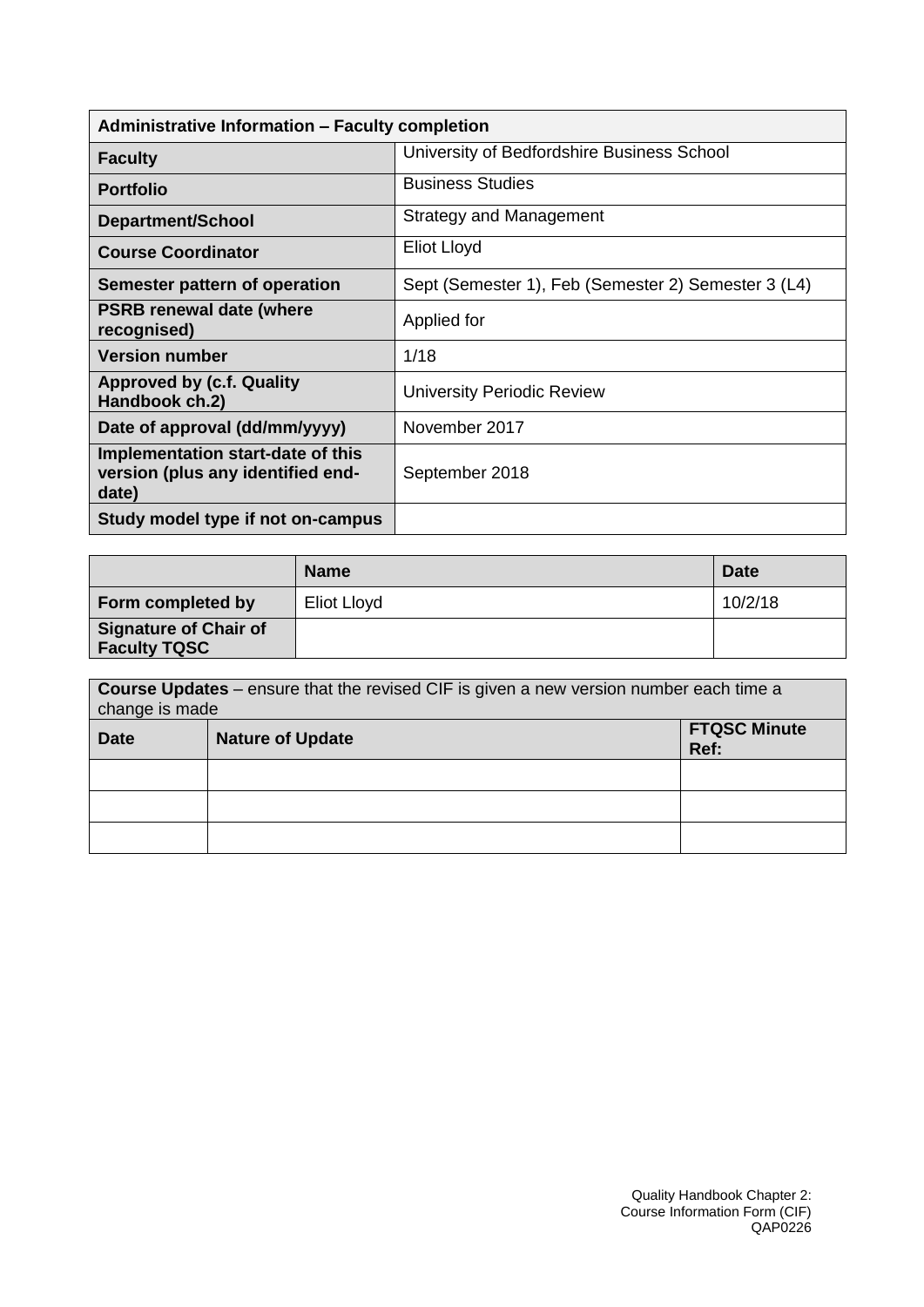| Administrative Information - Academic Registry completion    |  |  |  |  |  |  |  |
|--------------------------------------------------------------|--|--|--|--|--|--|--|
| Route code (post approval)                                   |  |  |  |  |  |  |  |
| JACS / HECoS code (KIS)                                      |  |  |  |  |  |  |  |
| SLC code (post approval)                                     |  |  |  |  |  |  |  |
| <b>Qualification aim (based on HESA</b><br>coding framework) |  |  |  |  |  |  |  |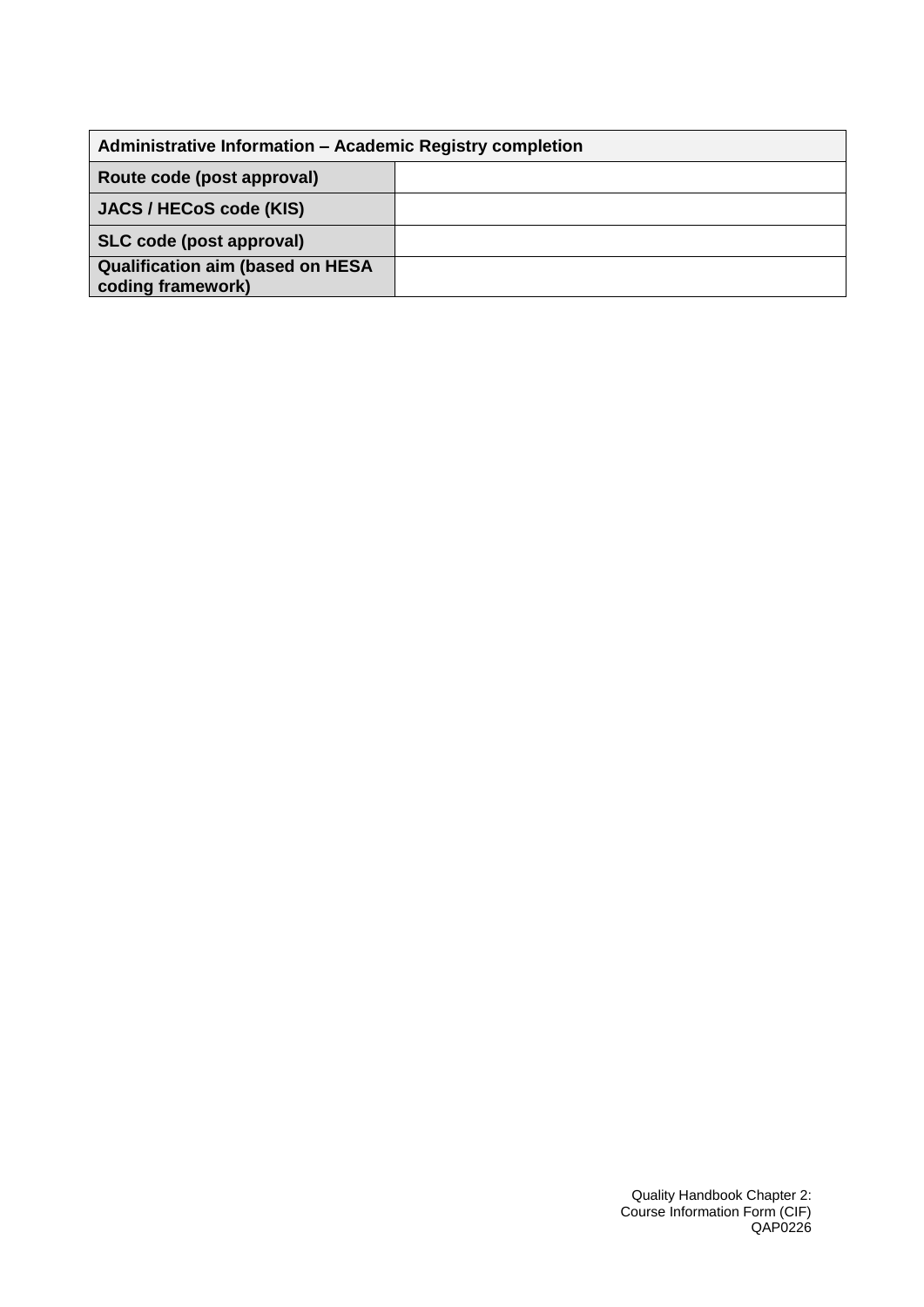

## **Annexes to the Course Information Form**

*These annexes will be used as part of the approval and review process and peer academics are the target audience.*

#### **General course information**

|                          | <b>Business Studies (Project Management)</b>               |
|--------------------------|------------------------------------------------------------|
| <b>Course Title</b>      | Business Studies (Project Management) (with Professional   |
|                          | Practice Year)                                             |
|                          | Business Studies (Project Management) with Foundation Year |
| Qualification            | BSc (Hons)                                                 |
|                          |                                                            |
| <b>Route Code (SITS)</b> | tbc                                                        |
|                          |                                                            |
| <b>Faculty</b>           | <b>UBBS</b>                                                |
|                          |                                                            |
| <b>Department/School</b> | <b>Strategy and Management</b>                             |
|                          |                                                            |
| <b>Version Number</b>    | 1/18                                                       |
|                          |                                                            |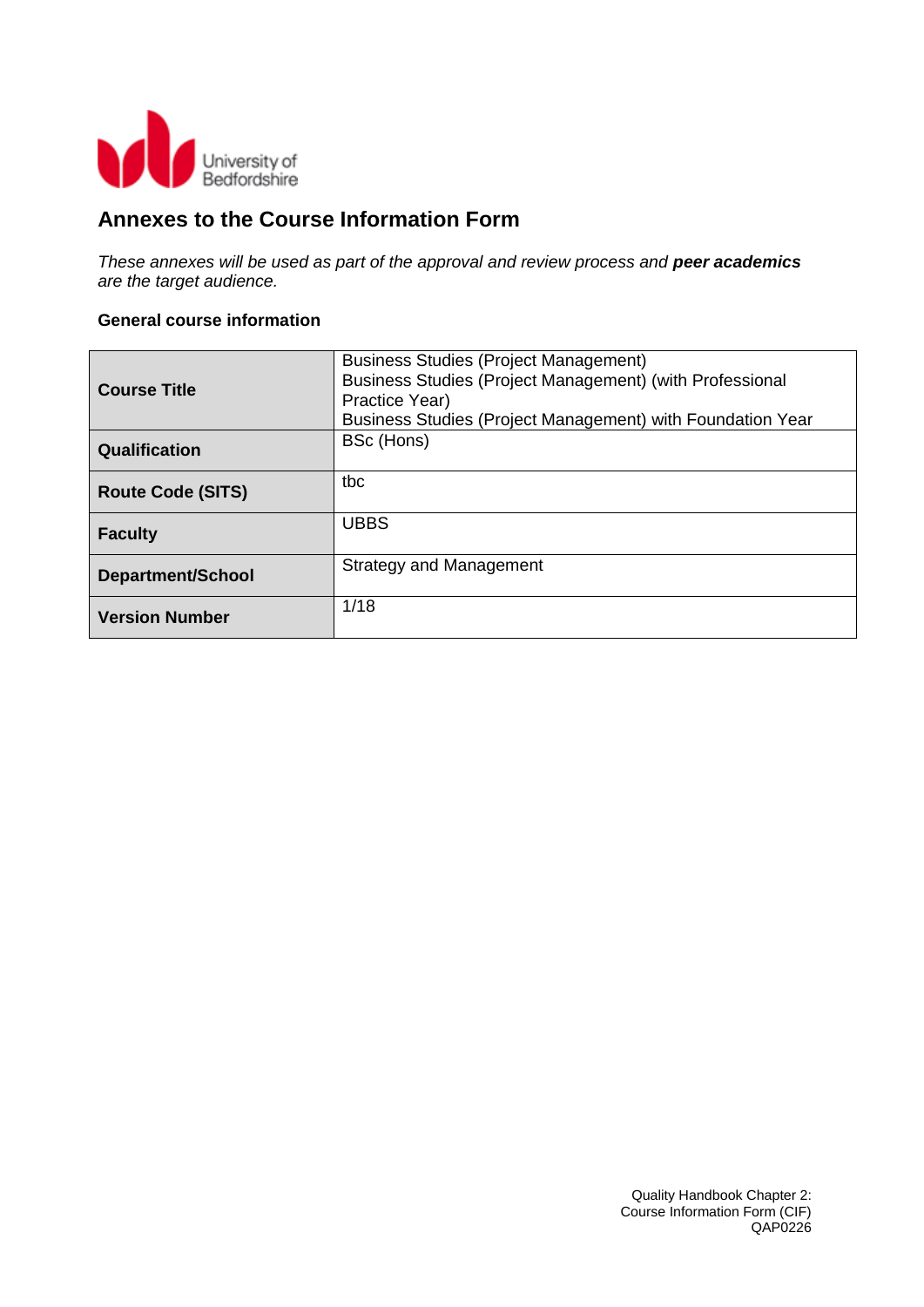| Unit<br>code                                             | <b>Busines</b><br>S.<br>Practice<br>Explore<br>d<br>BSSXX-1 | <b>Building</b><br><b>Busines</b><br>s Data<br>with<br>Practice<br>BSSXX-1 | Managin<br>g People<br>BSSXX-1 | Accou<br>nting<br>for<br><b>Busine</b><br><b>ssAAF</b><br>$xx-1$ | Finance<br>for<br><b>Busines</b><br>s<br>AAFxx- | Leadersh<br>ip &<br>Manage<br>ment<br>BSS009-<br>$\overline{2}$ | Planning<br>Careers<br>and<br>employa<br>bility<br><b>BSS008-</b><br>$\mathfrak{p}$ | Operations<br>& Project<br>Managemen<br>t BSS0xx-2 | Strategy &<br>Innovation<br>BSS0XX-2 | Marketing<br>Communica<br>tions in the<br>Digital Age<br>MAR021-2 | Preparatio<br>n for the<br>Dissertatio<br>n BSS0xx-3 | Dissertation<br>in Project<br>managemen<br>t BSS038-3 | Developin<br>Employabi<br>lity skills -<br>The future<br>you<br>BSS023-3 | <b>Business</b><br>Project<br>Management<br>BSS022-3 | <b>Business</b><br>Practice<br>Portfolio<br>BSS021-2 |
|----------------------------------------------------------|-------------------------------------------------------------|----------------------------------------------------------------------------|--------------------------------|------------------------------------------------------------------|-------------------------------------------------|-----------------------------------------------------------------|-------------------------------------------------------------------------------------|----------------------------------------------------|--------------------------------------|-------------------------------------------------------------------|------------------------------------------------------|-------------------------------------------------------|--------------------------------------------------------------------------|------------------------------------------------------|------------------------------------------------------|
| Level                                                    | $\overline{4}$                                              | $\overline{4}$                                                             | $\overline{4}$                 | $\overline{4}$                                                   | 4                                               | 5                                                               | 5                                                                                   | 5                                                  | 5                                    | $\sqrt{5}$                                                        | 6                                                    | 6                                                     | 6                                                                        | 6                                                    | 6                                                    |
| <b>Credits</b>                                           | 30                                                          | 30                                                                         | 30                             | 30                                                               | 30                                              | 30                                                              | 15                                                                                  | 30                                                 | 15                                   | 30                                                                | 15                                                   | 30                                                    | 15                                                                       | 30                                                   | 30                                                   |
| Core or<br>option                                        | $\mathsf{C}$                                                | $\overline{C}$                                                             | $\overline{C}$                 | $\overline{C}$                                                   | $\overline{\text{c}}$                           | $\overline{C}$                                                  | $\overline{\text{c}}$                                                               | $\overline{C}$                                     | $\overline{\text{c}}$                | $\overline{C}$                                                    | $\overline{C}$                                       | $\overline{C}$                                        | $\overline{C}$                                                           | $\overline{C}$                                       | $\overline{\text{c}}$                                |
| <b>Course</b><br>Learnin<br>g<br>Outcom<br>e<br>(number) |                                                             |                                                                            |                                |                                                                  |                                                 |                                                                 |                                                                                     |                                                    |                                      |                                                                   |                                                      |                                                       |                                                                          |                                                      |                                                      |
|                                                          | LO <sub>1</sub> ,                                           | LO1,<br>LO <sub>2</sub>                                                    | LO1,<br>LO <sub>2</sub>        | LO1/<br>LO <sub>2</sub>                                          | LO1/<br>LO <sub>2</sub>                         | LO1,<br>LO <sub>2</sub>                                         | LO1,<br>LO <sub>2</sub>                                                             | LO1,                                               | LO1, LO2                             | LO1, LO2                                                          | LO1                                                  | LO1, LO2                                              | LO1, LO2                                                                 | LO1, LO2                                             | LO1, LO2                                             |
| $\overline{2}$                                           | LO <sub>1</sub><br>LO <sub>2</sub>                          | LO <sub>2</sub>                                                            | LO1,<br>LO <sub>2</sub>        | LO1/<br>LO <sub>2</sub>                                          | LO1/<br>LO <sub>2</sub>                         | LO1,<br>LO <sub>2</sub>                                         |                                                                                     | LO <sub>2</sub>                                    |                                      | LO1, LO2                                                          |                                                      |                                                       | LO1, LO2                                                                 | LO1, LO2                                             | LO1, LO2                                             |
| $\overline{3}$                                           | LO2                                                         | LO2                                                                        | LO2                            |                                                                  |                                                 | LO2                                                             | LO1,<br>LO <sub>2</sub>                                                             | LO2                                                | LO1, LO2                             | LO2                                                               |                                                      |                                                       | LO1, LO2                                                                 | LO1, LO2                                             | LO1, LO2                                             |
| $\overline{4}$                                           | LO2                                                         | LO2                                                                        | LO2                            | LO1/<br>LO <sub>2</sub>                                          | LO1/<br>LO <sub>2</sub>                         | LO <sub>2</sub>                                                 | LO1,<br>LO <sub>2</sub>                                                             | LO1, LO2                                           | LO1, LO2                             | LO2                                                               | LO1, LO2                                             | LO1, LO2                                              | LO1, LO2                                                                 | LO1, LO2                                             | LO1, LO2                                             |
| $5\overline{)}$                                          | LO <sub>1</sub><br>LO <sub>2</sub>                          | LO1,<br>LO <sub>2</sub>                                                    | LO1,<br>LO <sub>2</sub>        | LO1/<br>LO <sub>2</sub>                                          | LO1/<br>LO <sub>2</sub>                         | LO1<br>LO <sub>2</sub>                                          | LO1,<br>LO <sub>2</sub>                                                             | LO1, LO2                                           | LO1, LO2                             | LO1, LO2                                                          | LO1, LO2                                             | LO1, LO2                                              | LO1, LO2                                                                 | LO1, LO2                                             | LO1, LO2                                             |
| 6                                                        | LO <sub>1</sub><br>LO <sub>2</sub>                          | LO <sub>1</sub><br>LO <sub>2</sub>                                         | LO1,<br>LO <sub>2</sub>        | LO1/<br>LO <sub>2</sub>                                          | LO1/<br>LO <sub>2</sub>                         | LO1,<br>LO <sub>2</sub>                                         | LO1,<br>LO <sub>2</sub>                                                             | LO1, LO2                                           | LO1, LO2                             | LO1, LO2                                                          | LO1, LO2                                             | LO1, LO2                                              | LO1, LO2                                                                 | LO1, LO2                                             | LO1, LO2                                             |
| $\overline{7}$                                           | LO <sub>1</sub><br>LO <sub>2</sub>                          | LO <sub>1</sub><br>LO <sub>2</sub>                                         | LO1,<br>LO <sub>2</sub>        |                                                                  |                                                 | LO1,<br>LO <sub>2</sub>                                         | LO1,<br>LO <sub>2</sub>                                                             | LO1, LO2                                           | LO1, LO2                             | LO1, LO2                                                          | LO1, LO2                                             | LO1, LO2                                              |                                                                          | LO1, LO2                                             | LO1, LO2                                             |

# **Annex A: Course mapping of unit learning outcomes to course learning outcomes**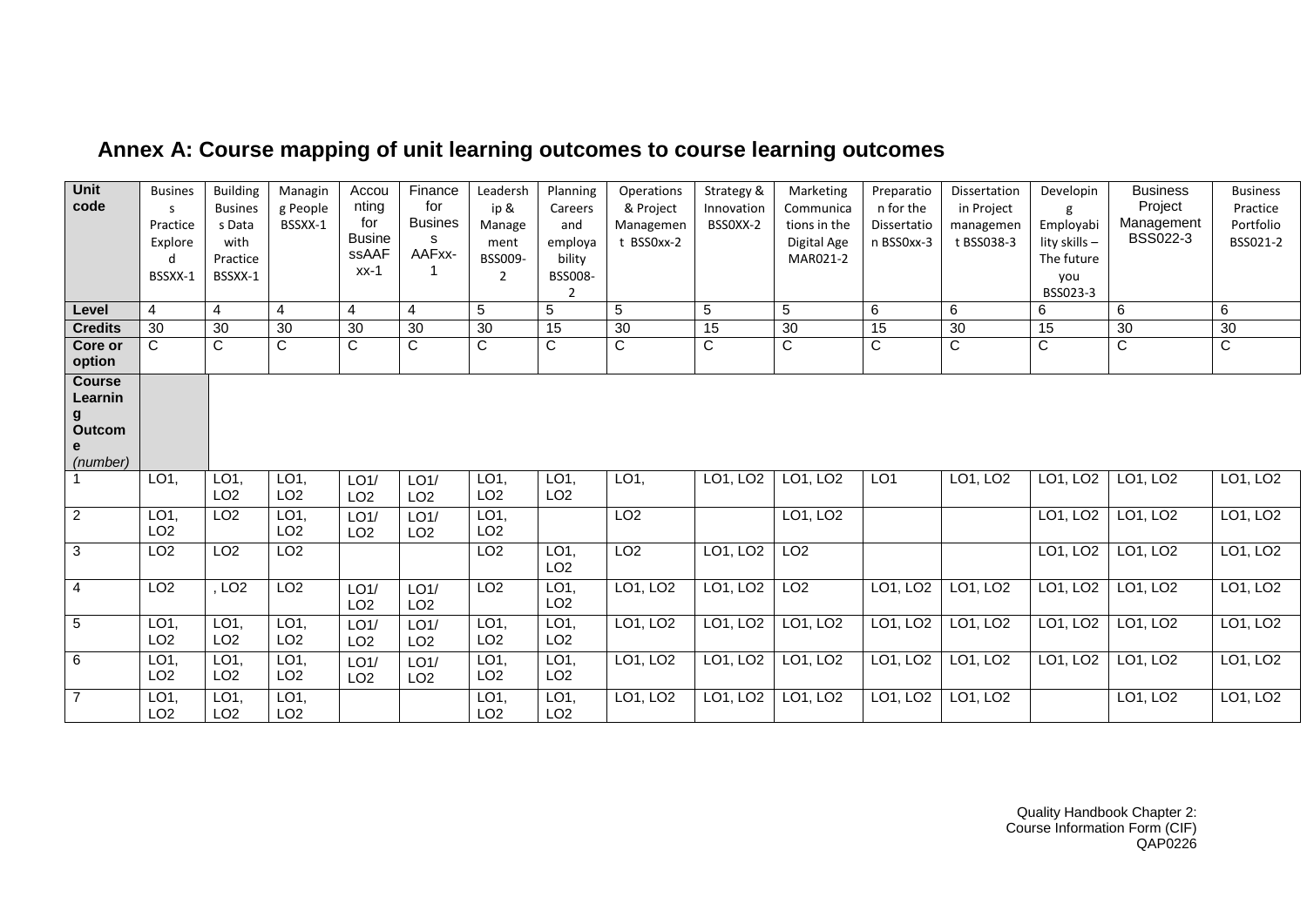# **Annex B: Named exit or target intermediate qualifications**

*This annex should be used when Schools wish to offer intermediate qualifications which sit under the main course qualification as named exit or target awards, rather than unnamed exit/default awards.*

#### **Section 1: General course information**

| <b>Intermediate</b><br><b>Qualification(s) and titles</b>                 |  |
|---------------------------------------------------------------------------|--|
| Mode(s) of Study and<br><b>Duration</b>                                   |  |
| <b>Type of Intermediate</b><br><b>Qualification(s)</b>                    |  |
| Route Code(s) (SITS) of<br><b>Intermediate</b><br><b>Qualification(s)</b> |  |

### **Section 2: Qualification unit diet**

*One table to be used for each intermediate qualification*

| <b>Confirmation of unit diet for:</b>   Insert intermediate qualification and title |  |
|-------------------------------------------------------------------------------------|--|
|                                                                                     |  |
|                                                                                     |  |
|                                                                                     |  |
|                                                                                     |  |
|                                                                                     |  |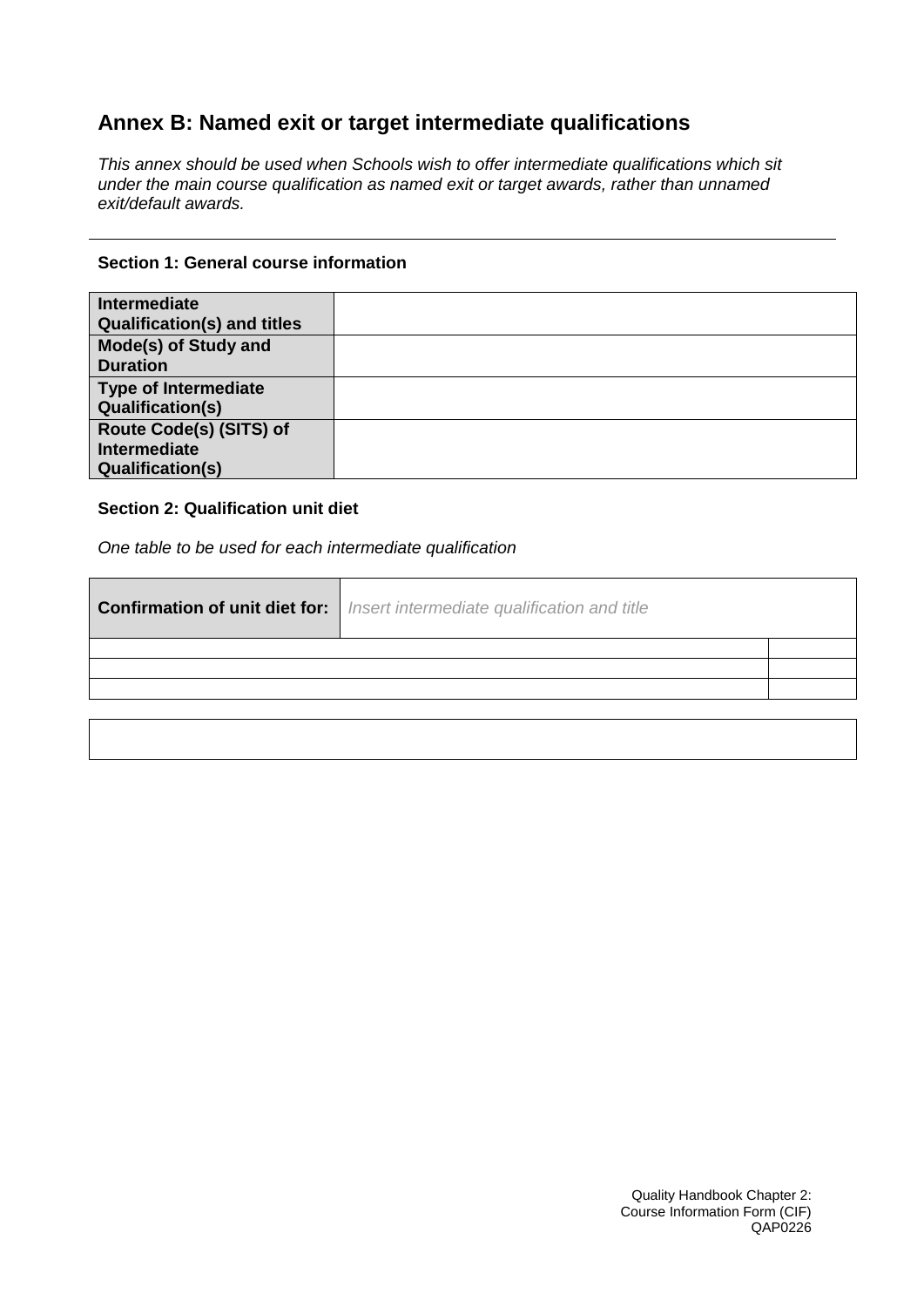# **Section 3: Course structure and learning outcomes**

*One table to be used for each intermediate qualification*

| Intermediate qualification and title     |       |                |                  |                             |                |                                                                                               |              |                |                 |                 |                |                                            |   |    |
|------------------------------------------|-------|----------------|------------------|-----------------------------|----------------|-----------------------------------------------------------------------------------------------|--------------|----------------|-----------------|-----------------|----------------|--------------------------------------------|---|----|
| The Units which make up this course are: |       |                |                  |                             |                | Insert LO1 and/or LO2 for each unit into cell<br>corresponding to the course learning outcome |              |                |                 |                 |                | Contributing towards the learning outcomes |   |    |
| <b>Unit Code</b>                         | Level | <b>Credits</b> | <b>Unit Name</b> | Core<br><b>or</b><br>option | $\overline{1}$ | $\overline{2}$                                                                                | $\mathbf{3}$ | $\overline{4}$ | $5\phantom{.0}$ | $6\overline{6}$ | $\overline{7}$ | 8                                          | 9 | 10 |
|                                          |       |                |                  |                             |                |                                                                                               |              |                |                 |                 |                |                                            |   |    |
|                                          |       |                |                  |                             |                |                                                                                               |              |                |                 |                 |                |                                            |   |    |
|                                          |       |                |                  |                             |                |                                                                                               |              |                |                 |                 |                |                                            |   |    |
|                                          |       |                |                  |                             |                |                                                                                               |              |                |                 |                 |                |                                            |   |    |
|                                          |       |                |                  |                             |                |                                                                                               |              |                |                 |                 |                |                                            |   |    |
|                                          |       |                |                  |                             |                |                                                                                               |              |                |                 |                 |                |                                            |   |    |
|                                          |       |                |                  |                             |                |                                                                                               |              |                |                 |                 |                |                                            |   |    |
|                                          |       |                |                  |                             |                |                                                                                               |              |                |                 |                 |                |                                            |   |    |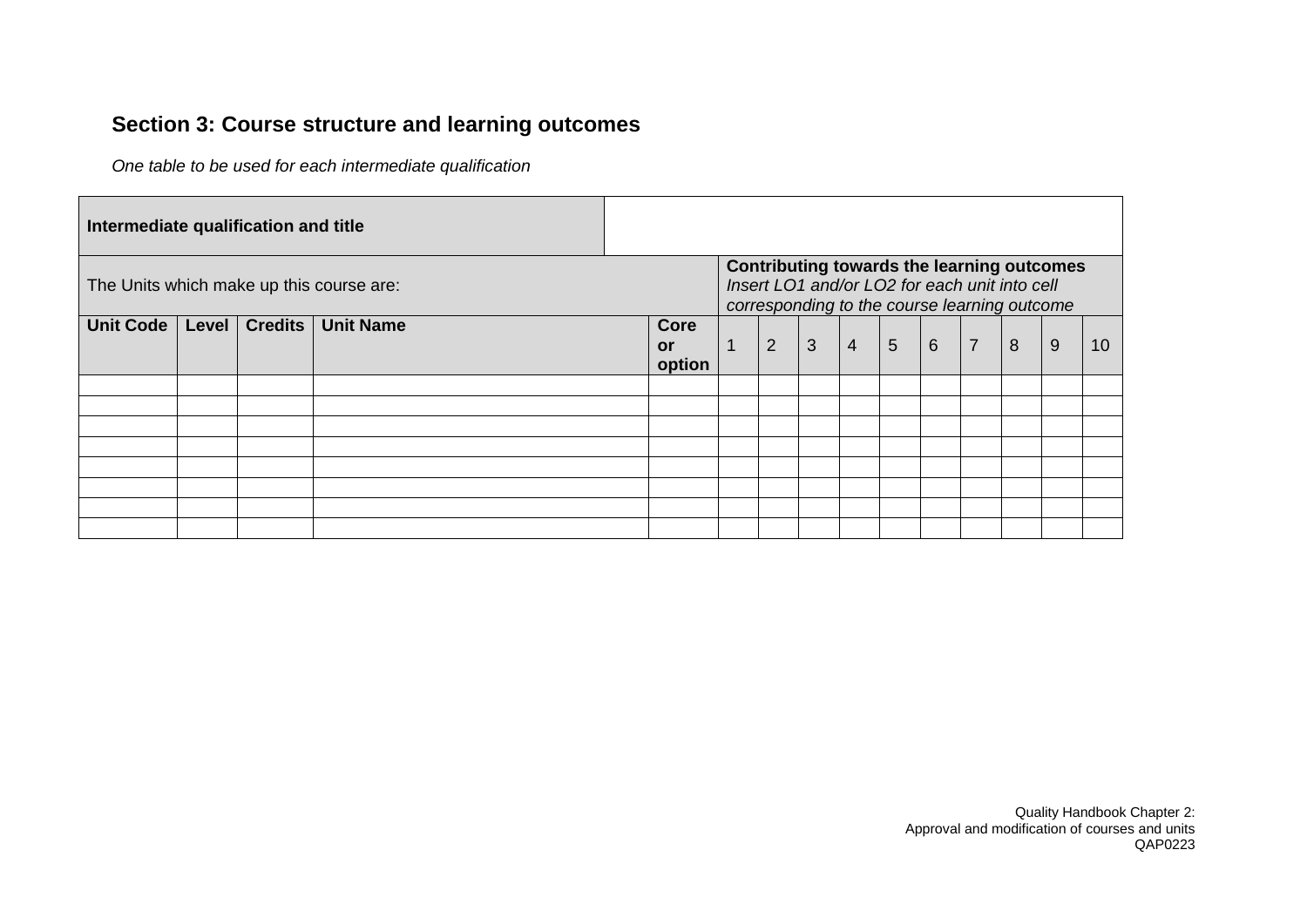### **Annex C: Course mapping to FHEQ level descriptor, subject benchmark(s) and professional body or other external reference points**

*One set of mapping tables to be produced for the course and each named intermediate qualification*

| Course (or intermediate) | Business Studies (Project management)                      |
|--------------------------|------------------------------------------------------------|
| qualification and title  | Business Studies (Project management) with Professional    |
|                          | Practice                                                   |
|                          |                                                            |
|                          | Business Studies (Project Management) with Foundation Year |

| <b>FHEQ Descriptor for a</b>                                               |                                                  |            |                |                         | <b>Course Learning Outcome(s)</b> |           |            |   |   |    |
|----------------------------------------------------------------------------|--------------------------------------------------|------------|----------------|-------------------------|-----------------------------------|-----------|------------|---|---|----|
| higher education<br>(insert level and title)<br>$\mathbf{1}$               |                                                  |            | $\mathfrak{p}$ | $\overline{\mathbf{A}}$ | 5                                 | 6         | 7          | 8 | 9 | 10 |
| qualification                                                              |                                                  |            |                |                         |                                   |           |            |   |   |    |
| A systematic understanding of key aspects of their field                   |                                                  | $\sqrt{ }$ |                |                         |                                   | $\sqrt{}$ | $\sqrt{}$  |   |   |    |
| of study, including acquisition of coherent and detailed                   |                                                  |            |                |                         |                                   |           |            |   |   |    |
| knowledge, at least some of which is at, or informed by,                   |                                                  |            |                |                         |                                   |           |            |   |   |    |
| the forefront of defined aspects of a discipline                           |                                                  |            |                |                         |                                   |           |            |   |   |    |
| An ability to deploy accurately established techniques of                  |                                                  | $\sqrt{}$  |                |                         | $\sqrt{}$                         | $\sqrt{}$ | $\sqrt{}$  |   |   |    |
| analysis and enquiry within                                                |                                                  |            |                |                         |                                   |           |            |   |   |    |
| a discipline<br>$\bullet$                                                  |                                                  |            |                |                         |                                   |           |            |   |   |    |
| conceptual understanding that enables the student:                         |                                                  | $\sqrt{}$  |                | $\sqrt{}$               | $\sqrt{}$                         | $\sqrt{}$ | $\sqrt{}$  |   |   |    |
| - to devise and sustain arguments, and/or to solve                         |                                                  |            |                |                         |                                   |           |            |   |   |    |
| problems, using ideas and techniques, some of which                        |                                                  |            |                |                         |                                   |           |            |   |   |    |
| are at the forefront of a discipline                                       |                                                  |            |                |                         |                                   |           |            |   |   |    |
| - to describe and comment upon particular<br>$\bullet$                     |                                                  |            |                |                         |                                   |           |            |   |   |    |
| aspects of current research, or equivalent                                 |                                                  |            |                |                         |                                   |           |            |   |   |    |
| advanced scholarship, in the discipline                                    |                                                  | $\sqrt{}$  | $\sqrt{}$      | $\sqrt{}$               | $\sqrt{}$                         | $\sqrt{}$ | $\sqrt{}$  |   |   |    |
| $\bullet$                                                                  | An appreciation of the uncertainty, ambiguity    |            |                |                         |                                   |           |            |   |   |    |
| and limits of knowledge<br>The ability to manage their own learning and to |                                                  |            | $\sqrt{}$      | $\sqrt{}$               | $\sqrt{ }$                        | $\sqrt{}$ |            |   |   |    |
| $\bullet$<br>make use of scholarly reviews and primary                     |                                                  |            |                |                         |                                   |           |            |   |   |    |
|                                                                            | sources (for example, refereed research articles |            |                |                         |                                   |           |            |   |   |    |
| and/or original materials appropriate to the                               |                                                  |            |                |                         |                                   |           |            |   |   |    |
| discipline).                                                               |                                                  |            |                |                         |                                   |           |            |   |   |    |
| $\bullet$                                                                  | Apply the methods and techniques that they       | $\sqrt{}$  | $\sqrt{}$      | $\sqrt{}$               | $\sqrt{}$                         | $\sqrt{}$ |            |   |   |    |
|                                                                            | have learned to review, consolidate, extend and  |            |                |                         |                                   |           |            |   |   |    |
|                                                                            | apply their knowledge and understanding, and     |            |                |                         |                                   |           |            |   |   |    |
| to initiate and carry out projects                                         |                                                  |            |                |                         |                                   |           |            |   |   |    |
|                                                                            | Critically evaluate arguments, assumptions,      | $\sqrt{ }$ | $\sqrt{}$      | $\sqrt{}$               | $\sqrt{}$                         | $\sqrt{}$ | $\sqrt{}$  |   |   |    |
| abstract concepts and data (that may be                                    |                                                  |            |                |                         |                                   |           |            |   |   |    |
|                                                                            | incomplete), to make judgements, and to frame    |            |                |                         |                                   |           |            |   |   |    |
|                                                                            | appropriate questions to achieve a solution - or |            |                |                         |                                   |           |            |   |   |    |
| identify a range of solutions - to a problem                               | $\sqrt{}$                                        |            |                |                         |                                   |           |            |   |   |    |
| Communicate information, ideas, problems and                               |                                                  |            | $\sqrt{}$      | $\sqrt{}$               | $\sqrt{}$                         | V         |            |   |   |    |
| solutions to both specialist and                                           |                                                  |            |                |                         |                                   |           |            |   |   |    |
| non-specialist audiences.                                                  |                                                  |            |                |                         |                                   |           |            |   |   |    |
| The qualities and transferable skills necessary for                        |                                                  | $\sqrt{}$  | $\sqrt{ }$     | $\sqrt{ }$              | $\sqrt{}$                         | $\sqrt{}$ | $\sqrt{ }$ |   |   |    |
| employment requiring:                                                      |                                                  |            |                |                         |                                   |           |            |   |   |    |
| - the exercise of initiative and personal responsibility                   |                                                  |            |                |                         |                                   |           |            |   |   |    |
| - decision-making in complex and unpredictable                             |                                                  |            |                |                         |                                   |           |            |   |   |    |
| contexts                                                                   |                                                  |            |                |                         |                                   |           |            |   |   |    |
| - the learning ability needed to undertake appropriate                     |                                                  |            |                |                         |                                   |           |            |   |   |    |
| further training of a professional or equivalent nature.                   |                                                  |            |                |                         |                                   |           |            |   |   |    |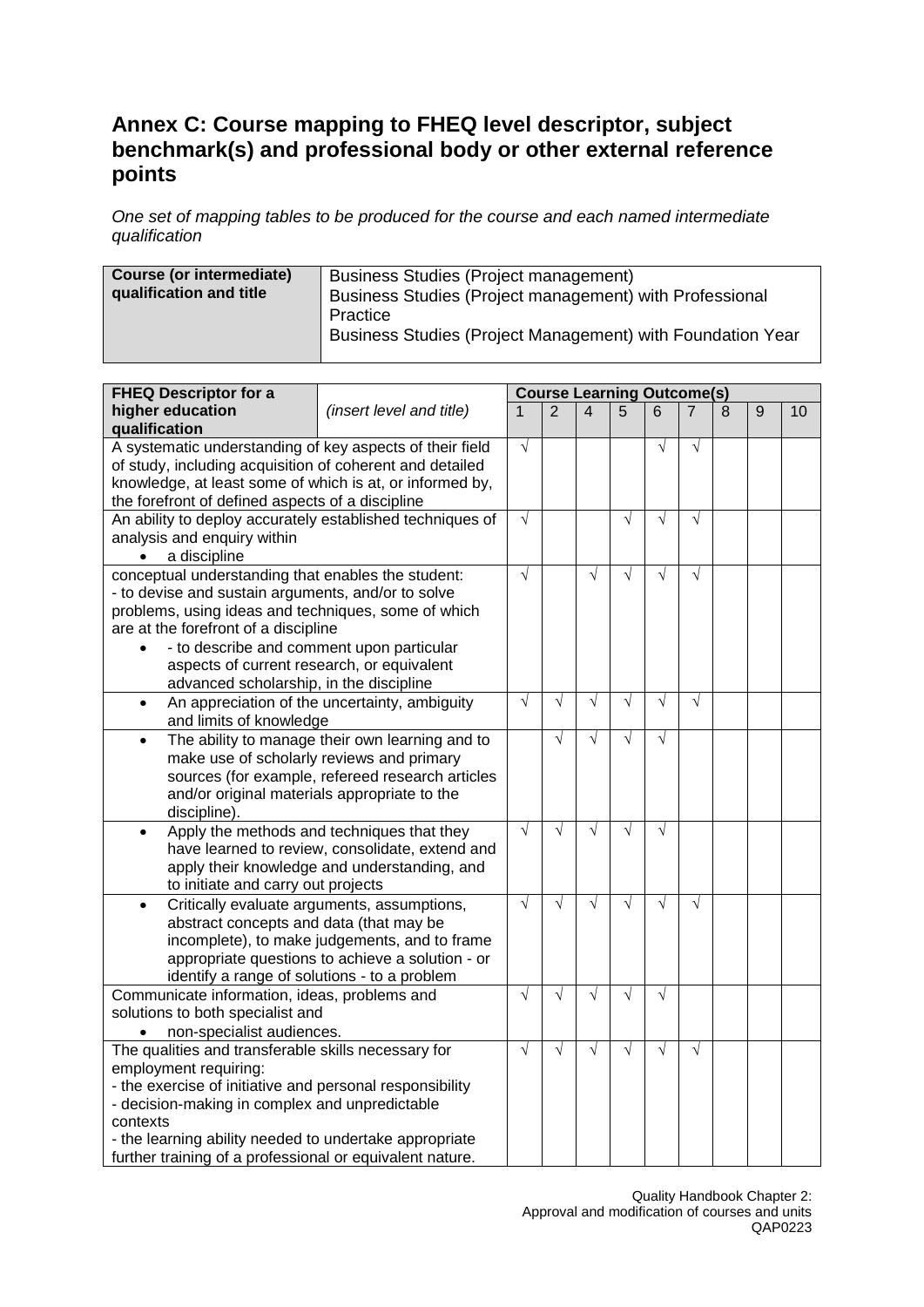| <b>Subject Benchmark</b>                                                                    |                                                                                                                                                               | <b>Evidence and/or</b>                      |  |  |  |  |  |  |
|---------------------------------------------------------------------------------------------|---------------------------------------------------------------------------------------------------------------------------------------------------------------|---------------------------------------------|--|--|--|--|--|--|
| Statement(s)                                                                                | QAA subject benchmarks statements: business<br>and management (2015) available at:                                                                            | <b>Course Learning</b><br>Outcome(s)        |  |  |  |  |  |  |
|                                                                                             | www.qaa.ac.uk/en/Publications/Documents/SBS-<br>business-management-15.pdf (insert title(s) and                                                               | How the course takes<br>account of relevant |  |  |  |  |  |  |
|                                                                                             | year)                                                                                                                                                         | subject benchmark<br>statements             |  |  |  |  |  |  |
|                                                                                             | There is an expectation that degree programmes covered by this Subject                                                                                        | CLO's 1,4,5,6,7                             |  |  |  |  |  |  |
|                                                                                             | Benchmark Statement should provide a broad, analytical and highly                                                                                             |                                             |  |  |  |  |  |  |
| integrated study of business and management.                                                |                                                                                                                                                               |                                             |  |  |  |  |  |  |
|                                                                                             | Graduates should be able to demonstrate relevant knowledge and                                                                                                | CLO's 1,4,5,6,7                             |  |  |  |  |  |  |
| understanding of                                                                            |                                                                                                                                                               |                                             |  |  |  |  |  |  |
|                                                                                             | organisations, the business environment in which they operate and their                                                                                       |                                             |  |  |  |  |  |  |
|                                                                                             | management. Programmes emphasise understanding, responding and                                                                                                |                                             |  |  |  |  |  |  |
|                                                                                             | shaping the dynamic and changing nature of business and the                                                                                                   |                                             |  |  |  |  |  |  |
|                                                                                             | consideration of the future of organisations within the global business                                                                                       |                                             |  |  |  |  |  |  |
| environment, including the management of risk.                                              |                                                                                                                                                               |                                             |  |  |  |  |  |  |
|                                                                                             | The interrelationships among and the integration between these areas are                                                                                      | CLO's 1,4,5,6,7                             |  |  |  |  |  |  |
| very                                                                                        | important within the overall student learning experience, and should be                                                                                       |                                             |  |  |  |  |  |  |
|                                                                                             |                                                                                                                                                               |                                             |  |  |  |  |  |  |
| demonstrated in the capabilities of successful graduates from all modes of<br>delivery.     |                                                                                                                                                               |                                             |  |  |  |  |  |  |
|                                                                                             | Organisations: this encompasses the internal aspects, functions and<br>CLO's 1,4,5,6,7                                                                        |                                             |  |  |  |  |  |  |
| processes of                                                                                |                                                                                                                                                               |                                             |  |  |  |  |  |  |
|                                                                                             | organisations including their diverse nature, purposes, structures,                                                                                           |                                             |  |  |  |  |  |  |
|                                                                                             | size/scale, governance, operations and management, together with the                                                                                          |                                             |  |  |  |  |  |  |
|                                                                                             | individual and corporate behaviours and cultures which exist within and                                                                                       |                                             |  |  |  |  |  |  |
|                                                                                             | between different organisations and their influence upon the external                                                                                         |                                             |  |  |  |  |  |  |
| environment.                                                                                |                                                                                                                                                               |                                             |  |  |  |  |  |  |
|                                                                                             | The business environment: this encompasses the fast pace of change                                                                                            | CLO's 1,4,5,6,7                             |  |  |  |  |  |  |
| within a wide                                                                               |                                                                                                                                                               |                                             |  |  |  |  |  |  |
|                                                                                             | range of factors, including economic, environmental, cultural, ethical, legal<br>and regulatory, political, sociological, digital and technological, together |                                             |  |  |  |  |  |  |
|                                                                                             | with their effects at local, national and global levels upon the strategy,                                                                                    |                                             |  |  |  |  |  |  |
|                                                                                             | behaviour, management and sustainability of organisations.                                                                                                    |                                             |  |  |  |  |  |  |
|                                                                                             | Management: this encompasses the various processes, procedures and                                                                                            | CLO's 1,2,3,4,5,6,7                         |  |  |  |  |  |  |
| practices                                                                                   |                                                                                                                                                               |                                             |  |  |  |  |  |  |
|                                                                                             | for effective management of organisations. It includes theories, models,                                                                                      |                                             |  |  |  |  |  |  |
|                                                                                             | frameworks, tasks and roles of management, including the management                                                                                           |                                             |  |  |  |  |  |  |
|                                                                                             | of people and corporate social responsibility, together with rational                                                                                         |                                             |  |  |  |  |  |  |
| analysis and other processes of decision making within different                            |                                                                                                                                                               |                                             |  |  |  |  |  |  |
| organisations.                                                                              |                                                                                                                                                               |                                             |  |  |  |  |  |  |
| Business and management degrees are strongly related to practice and<br>CLO's 1,2,3,4,5,6,7 |                                                                                                                                                               |                                             |  |  |  |  |  |  |
| therefore                                                                                   |                                                                                                                                                               |                                             |  |  |  |  |  |  |
| provide a clear link between the development of relevant skills and                         |                                                                                                                                                               |                                             |  |  |  |  |  |  |
| graduates                                                                                   | employability of                                                                                                                                              |                                             |  |  |  |  |  |  |
|                                                                                             | Graduates should be able to demonstrate a range of cognitive and                                                                                              | CLO's 1,2,3,4                               |  |  |  |  |  |  |
| intellectual skills                                                                         |                                                                                                                                                               |                                             |  |  |  |  |  |  |
|                                                                                             | together with competencies specific to business and management.                                                                                               |                                             |  |  |  |  |  |  |
|                                                                                             | Graduates should also be able to demonstrate relevant personal and                                                                                            |                                             |  |  |  |  |  |  |
| interpersonal skills. These include both subject-specific and generic skills                |                                                                                                                                                               |                                             |  |  |  |  |  |  |

*The format of the following mapping tables may be adjusted.*

| <b>Qualification Characteristic</b> |                                      | Evidence                               |
|-------------------------------------|--------------------------------------|----------------------------------------|
|                                     | <i>(insert title and year where)</i> | How the course takes account of        |
|                                     | appropriate)                         | relevant qualification characteristics |
|                                     |                                      | documents                              |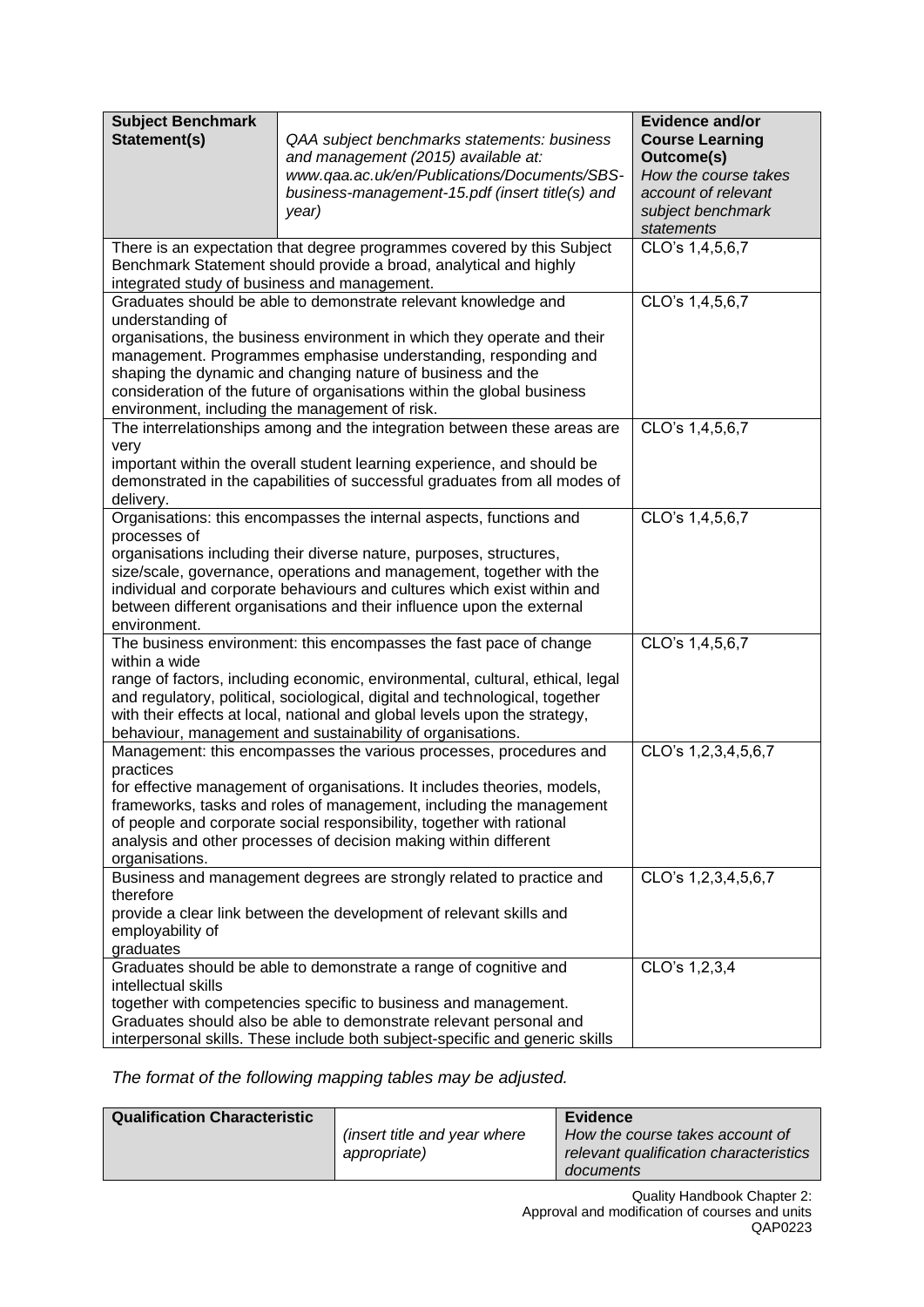| Professional body or other<br>external reference points | (insert title and year) | <b>Evidence</b><br>How the course takes account of<br>Professional body or other external<br>reference points |
|---------------------------------------------------------|-------------------------|---------------------------------------------------------------------------------------------------------------|
|                                                         |                         |                                                                                                               |
|                                                         |                         |                                                                                                               |
|                                                         |                         |                                                                                                               |
|                                                         |                         |                                                                                                               |
|                                                         |                         |                                                                                                               |
|                                                         |                         |                                                                                                               |
|                                                         |                         |                                                                                                               |
|                                                         |                         |                                                                                                               |
|                                                         |                         |                                                                                                               |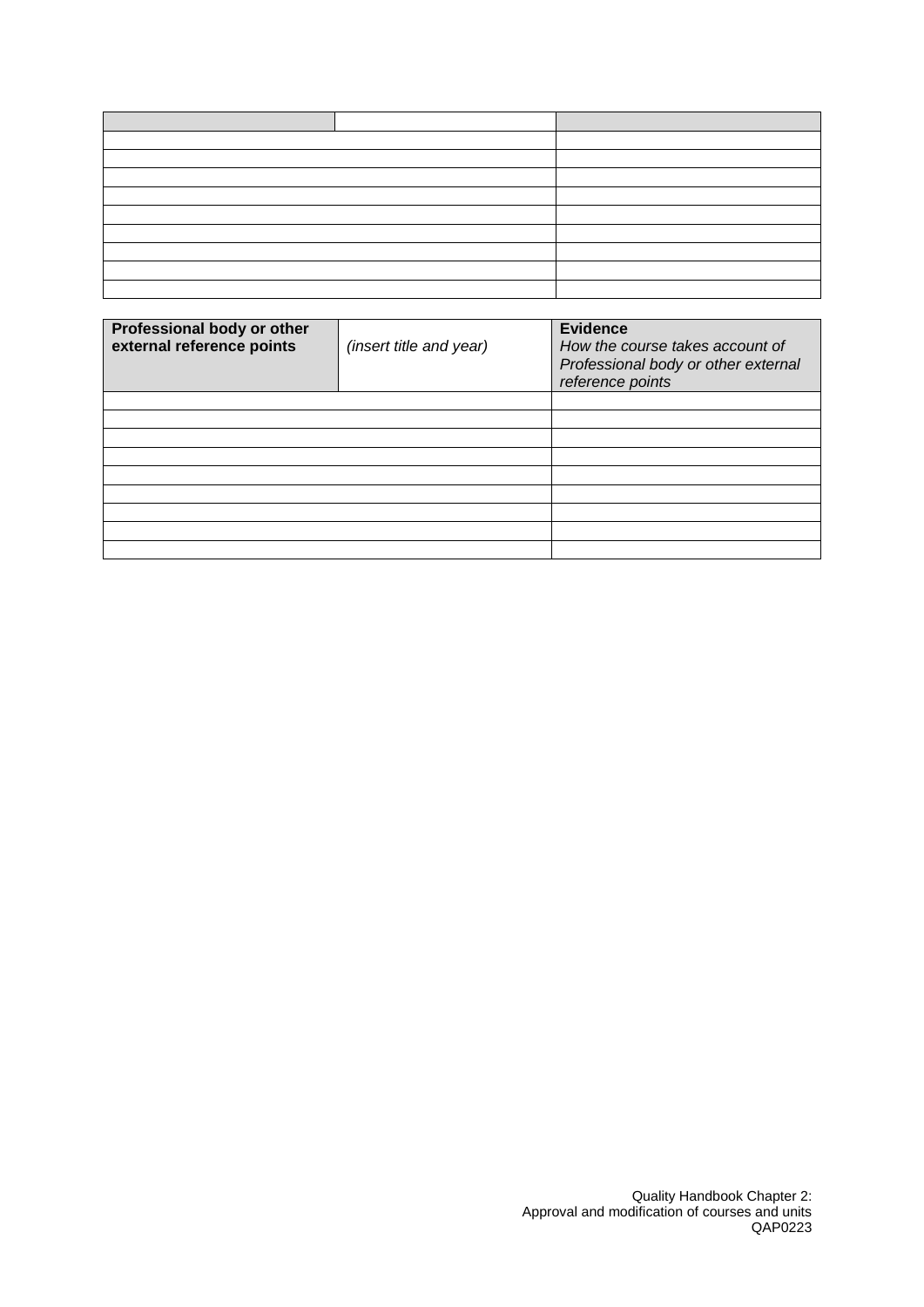## **Annex D: Diet Template**

| <b>Course Title:</b> | Business Studies (Project management)                            |                      |  |  |  |
|----------------------|------------------------------------------------------------------|----------------------|--|--|--|
|                      | Business Studies (Project management) with Professional Practice |                      |  |  |  |
|                      | Business Studies (Project Management) with Foundation Year       |                      |  |  |  |
| <b>Route Code:</b>   |                                                                  | Mode: e.g. Full Time |  |  |  |
| Length of course:    | 3yrs                                                             | FT                   |  |  |  |
|                      | 4yrs with Optional<br>Placement yr                               |                      |  |  |  |
|                      | 4yrs with Foundation<br>vr                                       |                      |  |  |  |

Please note a separate diet sheet is needed for each location of delivery (i.e. Luton, Bedford, partner location), each start date (i.e. October, February), each course length (i.e. 12 month, 15 month) & each attendance mode (i.e. Full Time).

### **Location of delivery (please tick):**

-

| Luton AA             |  |
|----------------------|--|
| <b>Bedford AB</b>    |  |
| Milton Keynes AD     |  |
| Other (please state) |  |

### **Delivery pattern - please highlight all applicable start months, if other please state):**

| Semesterised                               | <b>OCT</b>  | <b>FEB</b>                     | <b>JUN</b> | Exception          |                    |                    |                                |
|--------------------------------------------|-------------|--------------------------------|------------|--------------------|--------------------|--------------------|--------------------------------|
| PG Block delivery (intake<br>months ONLY)  | BLK1<br>ОСТ | BLK <sub>2</sub><br><b>NOV</b> |            | BLK3<br><b>FEB</b> | BLK4<br><b>APR</b> | BLK5<br><b>JUN</b> | BLK <sub>6</sub><br><b>AUG</b> |
| Yearlong delivery                          | ОСТ<br>TY)  | <b>FEB</b><br>(FY              |            |                    |                    |                    |                                |
| Other (outside of agreed<br>patterns $)^2$ |             |                                |            |                    |                    |                    |                                |

A list of valid available period codes can be found on the intranet at [https://in.beds.ac.uk/registry/student-records/srs-training-and-development/sits.](https://in.beds.ac.uk/registry/student-records/srs-training-and-development/sits) Please refer to this when completing the diet sheet below. If your diets differ year to year e.g. SET A, SET B, please indicate clearly the academic year and set applicable.

If your diet includes units which have not yet been assigned codes, please ensure this is clear by using NEW in the unit code column, followed by the correct prefix to be used e.g. ASS. Student Records will then assign a new unit code. Please note that a change in the credit value of an existing unit will require a new unit code to be created.

 $2$  Where you are proposing a teaching pattern outside of the University agreed patterns, you should provide a mapping document for the course against the University standard patterns of assessment points, exam boarms dates and breaks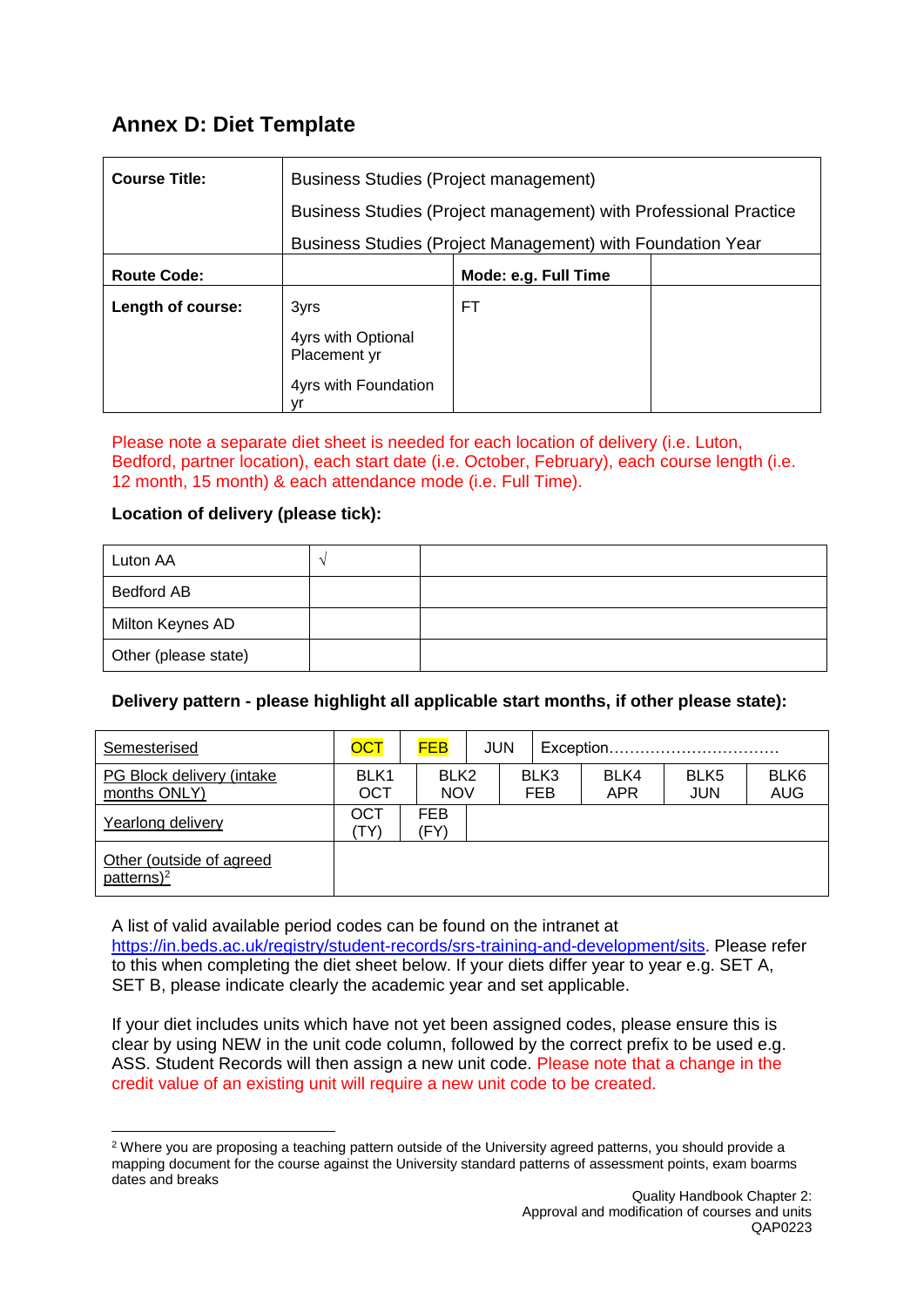#### **October StartUnits for Year 1 for Academic Year ……………. (Foundation Year where applicable**)

| <b>Unit Code</b> | <b>Unit Name</b>                            | <b>Unit</b><br>Location | Core/<br>Option* | <b>Period</b><br>οf<br>study | <b>Credits</b> |
|------------------|---------------------------------------------|-------------------------|------------------|------------------------------|----------------|
| <b>BBSNEW</b>    | <b>Business Practice Explored</b>           | AA                      | C                | S <sub>1</sub>               | 30             |
| <b>BSSNEW</b>    | <b>Managing People</b>                      | AA                      | C                | S <sub>1</sub>               | 30             |
| <b>BSSNEW</b>    | <b>Building Business Data with Practice</b> | AA                      | C                | S <sub>2</sub>               | 30             |
| AAFxx-1          | <b>Finance for Business</b>                 | AA                      | C                | S <sub>2</sub>               | 15             |
| AAFxx-1          | <b>Accounting for Business</b>              | AA                      | C                | S <sub>2</sub>               | 15             |

### **Units for Year 2 for Academic Year …………….**

| <b>Unit Code</b> | <b>Unit Name</b>                            | Unit<br>Location | Core/<br>Option* | <b>Period</b><br>οf<br>study | <b>Credits</b> |
|------------------|---------------------------------------------|------------------|------------------|------------------------------|----------------|
| <b>BSSNEW</b>    | Leadership & Management                     | AA               | C                | S <sub>1</sub>               | 15             |
| <b>BSS008-3</b>  | <b>Planning Careers and Employability</b>   | AA               | C                | S <sub>1</sub>               | 15             |
| <b>BSSNEW</b>    | Strategy & Innovation                       | AA               | C                | S <sub>1</sub>               | 30             |
| <b>BSSNEW</b>    | <b>Operations &amp; Project Management</b>  | AA               | C                | S <sub>2</sub>               | 30             |
| MAR021-2         | Marketing Communications in the Digital Age | AA               | C                | S <sub>2</sub>               | 30             |

**Units for Year 3 for Academic Year (Professional Practice Year where appropriate)**

### **Units for Year 4 for Academic Year ……………. (where applicable)**

| <b>Unit Code</b> | <b>Unit Name</b>                                    | Unit<br>Location | Core/<br>Option* | <b>Period</b><br>οf<br>study | <b>Credits</b> |
|------------------|-----------------------------------------------------|------------------|------------------|------------------------------|----------------|
| <b>BBSNEW</b>    | Preparation for the Dissertation                    |                  | C                | S <sub>1</sub>               | 15             |
| <b>BSS023-3</b>  | Developing Employability skills - The future<br>vou |                  | C                | S <sub>1</sub>               | 15             |
| <b>BSS021-3</b>  | <b>Business Practice Portfolio</b>                  |                  | C                | S <sub>1</sub>               | 30             |
| <b>BSS038-3</b>  | Dissertation in Project management                  |                  | C                | S <sub>2</sub>               | 30             |
| <b>BSS022-3</b>  | Specialist Business Project Management              |                  | C                | S <sub>2</sub>               | 30             |

\*If your diet includes optional units, please ensure the appropriate rules are noted on the diet.

Please contact Student Records at [studentrecords@beds.ac.uk](mailto:studentrecords@beds.ac.uk) with any queries.

#### **Diet for February Start**